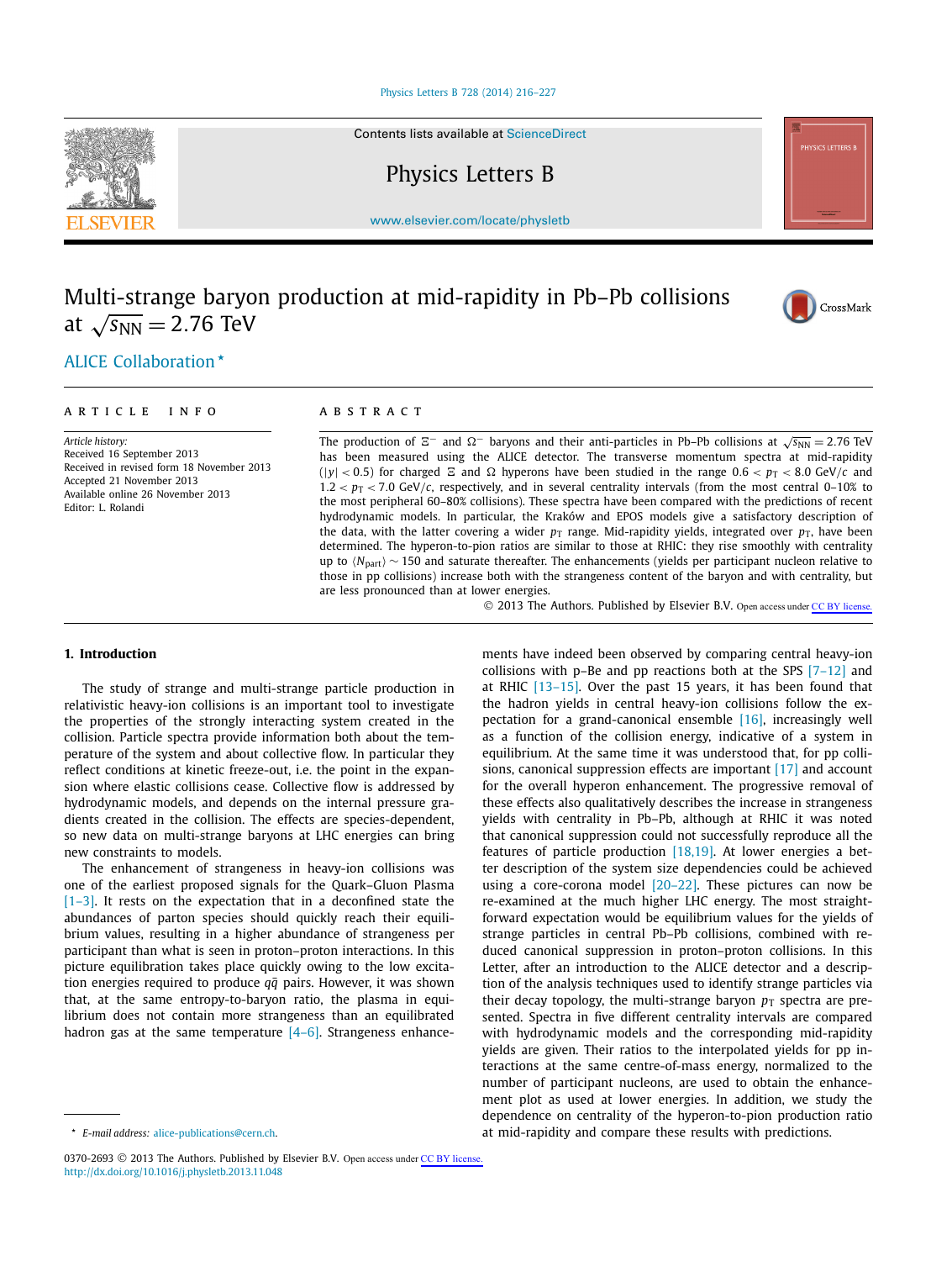## **2. The ALICE experiment**

The ALICE experiment was specifically designed to study heavyion collisions at the LHC. The apparatus consists of a central barrel detector, covering the pseudorapidity window |*η*| *<* <sup>0</sup>*.*9, in a large solenoidal magnet providing a 0.5 T field, and a forward dimuon spectrometer with a separate 0.7 T dipole magnet. Additional forward detectors are used for triggering and centrality selection. The first LHC heavy-ion run took place at the end of 2010 with colliding Pb ions accelerated to a centre-of-mass energy per nucleon of  $\sqrt{s_{NN}}$  = 2.76 TeV. The analysis described in this Letter uses data from this first heavy-ion run where events in a wide collision centrality range were collected, and is based on the information provided by the sub-detectors mentioned below.

Tracking and vertexing are performed using the full tracking system. It consists of the Inner Tracking System (ITS), which has six layers of silicon detectors and the Time Projection Chamber (TPC). Three different technologies are used for the ITS: Silicon Pixel Detectors (SPD), Silicon Drift Detectors (SDD) and Silicon Strip Detectors (SSD). The two innermost layers (at average radii of 3.9 cm and 7.6 cm, covering  $|\eta| < 2$  and  $|\eta| < 1.4$ , respectively) consist of pixel detectors. These are used to provide high resolution space points (12 μm in the plane perpendicular to the beam direction and 100 μm along the beam axis). The two intermediate layers consist of silicon drift detectors, and the two outermost layers of double-sided silicon microstrips. Their radii extend from 15 cm to 43 cm and they provide both space points for tracking and energy loss for particle identification. The precise space points provided by the ITS are of great importance in the definition of secondary vertices. The TPC is a large cylindrical drift detector whose active volume extends radially from 85 cm to 247 cm, and from −250 cm to +250 cm along the beam direction. For a charged particle traversing the TPC, up to 159 space points can be recorded. These data are used to calculate a particle trajectory in the magnetic field, and thus determine the track momentum, and also to measure d*E/*d*x* information for particle identification.

The SPD layers and the VZERO detector (scintillation hodoscopes placed on either side of the interaction region, covering <sup>2</sup>*.*<sup>8</sup> *< η <* <sup>5</sup>*.*1 and −3*.*<sup>7</sup> *< η <* −1*.*7) are used for triggering. The trigger selection strategy is described in detail in [\[23\].](#page-6-0) In addition, two neutron Zero Degree Calorimeters (ZDC) positioned at  $\pm 114$  m from the interaction point are used in the offline event selection. A complete description of the ALICE sub-detectors can be found in [\[24\].](#page-6-0)

# **3. Data samples and cascade reconstruction**

The analysis was performed on the full sample recorded during the 2010 Pb–Pb data taking. Only events passing the standard selection for minimum bias events were considered. This selection is mainly based on VZERO and ZDC timing information to reject beam-induced backgrounds and events coming from parasitic beam interactions ("satellite" collisions). The VZERO signal is required to lie in a narrow time window of about 30 ns around the nominal collision time, while a cut in the correlation between the sum and the difference of the arrival times in each of the ZDCs allows to remove satellite events. In addition, a minimal energy deposit of about 500 GeV in the ZDCs is required to further suppress the background from electromagnetic interactions (for details, see  $[23,25]$ ). Only events with a primary vertex position within 10 cm from the centre of the detector along the beam line were selected; this ensures good rapidity coverage and uniformity for the particle reconstruction efficiency in the ITS and TPC tracking volume. In order to study the centrality dependence of multistrange baryon production, these events were divided into five centrality classes according to the fraction of the total inelastic collision cross-section: 0–10%; 10–20%; 20–40%; 40–60%; 60–80%. The definition of the event centrality is based on the sum of the amplitudes measured in the VZERO detectors, as described in [\[23,26\].](#page-6-0) The final sample in the 0–80% centrality range corresponds to approximately 15 × 10<sup>6</sup> Pb–Pb collisions at  $\sqrt{s_{NN}}$  = 2.76 TeV. For each centrality class the average number of participant nucleons,  $\langle N_{\text{part}} \rangle$ , is calculated from a Glauber model  $[26-28]$ . This is important for comparisons since the number of participants is often used as a centrality measure at lower energies or in different collision systems.

Multi-strange baryons are measured through the reconstruction of the cascade topology of the following weak decays into final states with charged particles only:  $\Xi^- \to \Lambda + \pi^-$  (branching ratio 99.9%) and  $\Omega^- \rightarrow \Lambda + K^-$  (67.8%) with subsequent decay  $\Lambda \rightarrow p + \pi^-$  (63.9%), and their charge conjugates for the antiparticle decays. The resulting branching ratios are 63.9% and 43.3% for the  $\Xi$  and the  $\Omega$ , respectively. Candidates are found by combining charged tracks reconstructed in the ITS and TPC volume. Topological and kinematic restrictions are imposed, first to select the " $V^{0}$ " ( $\Lambda$  candidate V-shaped decay), and then to match it with one of the remaining secondary tracks ("bachelor" candidate). The distance of closest approach (DCA) between the two  $V^0$  daughter tracks, or between the  $V^0$  and the bachelor track, or the  $V^0$  and the primary vertex position, as well as the  $V^0$ and cascade candidate pointing angles (PA) with respect to the primary vertex position, are among the most effective selection variables. Pre-defined fiducial windows around the Particle Data Group (PDG) [\[29\]](#page-6-0) mass values are set, both to select the  $\Lambda$  in the cascade candidates ( $\pm$ 5 MeV/ $c$ <sup>2</sup>) and to reject  $\Omega$  candidates that match the  $\Xi$  hypothesis ( $\pm 8$  MeV/ $c^2$ ). In addition, each of the three daughter tracks is checked for compatibility with the pion, kaon or proton hypotheses using their energy loss in the TPC. The selection procedure, while similar to that utilized for the pp sample [\[30\],](#page-6-0) is optimized for the higher multiplicity environment of the Pb–Pb collisions, which required tightening the cuts on the DCA and PA variables. In particular, all the cuts are fine-tuned in the final analysis, and cross-checked with Monte Carlo simulations, in order to find the best compromise between the combinatorial background minimization and the significance of the signals. The invariant mass distributions of the candidates for all particle species passing the selection cuts are shown in [Fig. 1.](#page-2-0) The signalto-background ratio, integrated over  $\pm 3\sigma$ , is 4.1 for the  $\Xi$  and 1.0 for the  $\Omega$ . The combinatorial background for anti-particles is approximately 5% smaller than for particles, over the whole measured  $p_T$  range. This difference has been found to increase rapidly when going to the lowest momenta, consistent with the different absorption cross-sections for baryons and anti-baryons within the detector material.

Data are partitioned into the five centrality bins mentioned above and, for each centrality, into different  $p<sub>T</sub>$  intervals. To extract the raw yields, a symmetric region around the peak  $(\pm 3\sigma)$ is defined by fitting the distribution with the sum of a Gaussian and a polynomial. The background is determined by sampling the regions on both sides of the peak; in these regions, whose width and distance from the peak vary with centrality,  $p<sub>T</sub>$  and particle species, the invariant mass distribution is fitted with a second order polynomial (first order for high  $p<sub>T</sub>$  bins). The raw yield in each  $p<sub>T</sub>$  and centrality bin is then obtained by subtracting the integral of the background fit function in the peak region from the total yield in the peak region obtained from bin counting.

A correction factor, which takes into account both the detector acceptance and the reconstruction efficiency (including the branching ratio of the measured decay channel), is determined for each particle species as a function of  $p<sub>T</sub>$ , and also in different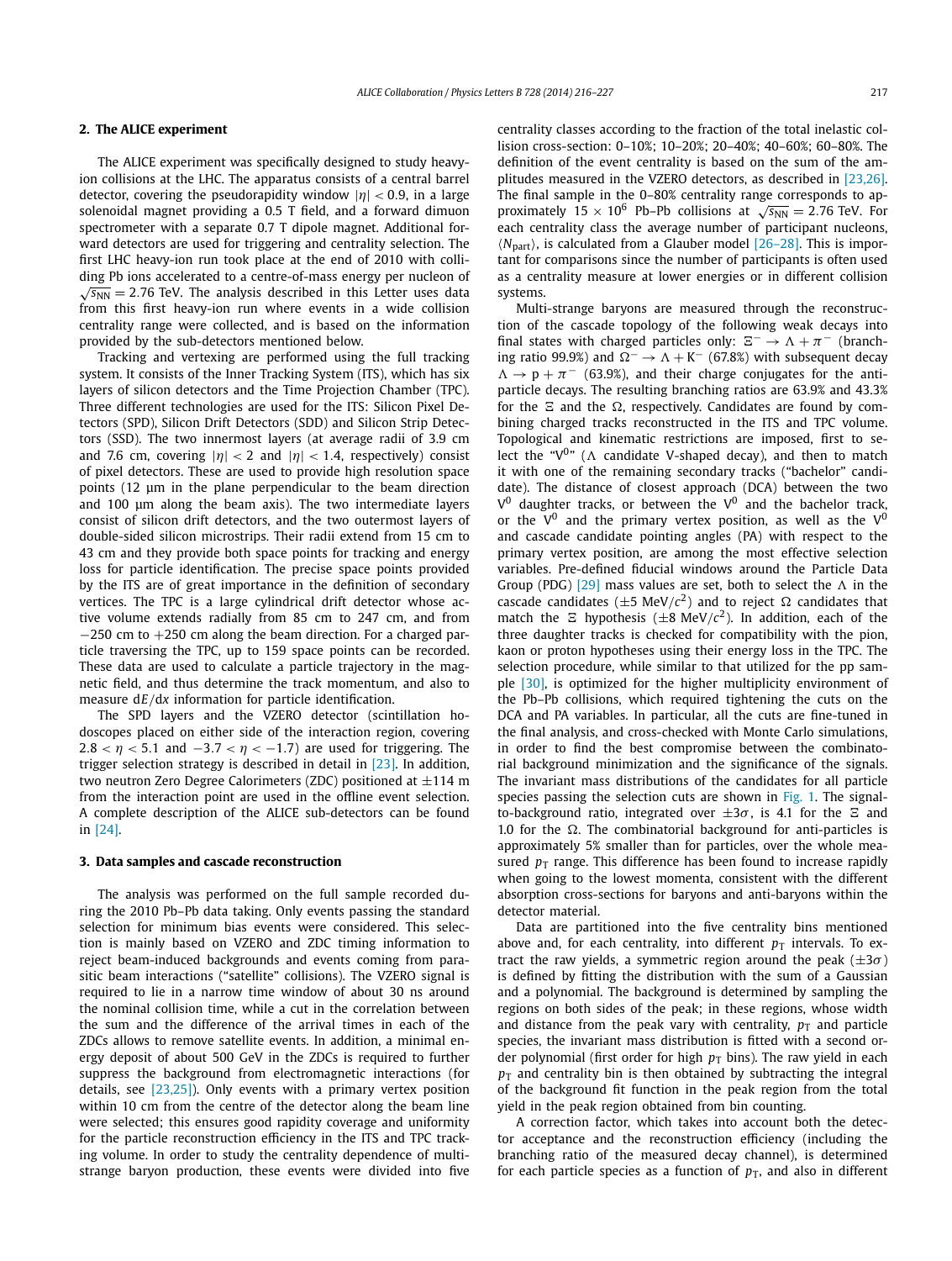<span id="page-2-0"></span>

**Fig. 1.** Invariant mass distributions for  $\Sigma$  (a) and  $\Omega$  (b) selected candidates from 0–80% most central Pb–Pb collisions at  $\sqrt{s_{NN}}$  = 2.76 TeV. The plots are for candidates in the rapidity interval  $|y|$  < 0.5, at  $p_T > 0.6$  and 1.2 GeV/*c* for  $\Xi$  and  $\Omega$ , respectively. The arrows point to the PDG mass values.



**Fig. 2.** Acceptance  $\times$  efficiency factors for  $\Xi^-$  (circles) and  $\Omega^-$  (squares) at midrapidity as a function of  $p<sub>T</sub>$ , both for the most central 0–10% (full symbols) and the most peripheral 60–80% (open symbols) Pb–Pb collisions. The points already take into account the branching ratios of the corresponding measured decay channels. Those for the  $\Omega^-$  are also scaled by a factor of 0.75, to avoid overlap with the  $\Xi^$ at high  $p_T$ .

rapidity intervals to verify that the correction varies by less than 10% with rapidity. This is true for  $|y| < 0.5$  for all particles with  $p_T > 1.8$  GeV/*c*; for lower transverse momenta, a narrower rapidity range (|*y*| *<* 0*.*3) has been chosen. Corrections were determined using about  $3 \times 10^6$  Monte Carlo events, generated using HIJING [\[31\]](#page-6-0) with each event being enriched by one hyperon of each species, generated with a flat  $p<sub>T</sub>$  distribution. The "enriched" events were then processed with the same reconstruction chain used for the data events. To check that the results are not biased by the presence of such injected signals, the correction computed with the enriched events and that obtained using a "pure" HIJING sample were compared in the low  $p_T$  region (below 3 GeV*/c*) and found to be compatible. Both samples have then been used to maximize the total available statistics for the computation of the correction. As an example, Fig. 2 shows the resulting acceptance  $\times$  efficiency factors as a function of  $p_T$  for  $\Xi^-$  and  $\Omega^-$ , both for the most central (0–10%) and the most peripheral (60–80%) classes. The uncertainties correspond to the total statistics of the Monte Carlo samples used to compute the correction. The curves for the anti-particles are compatible with those for particles. The values are found to decrease with increasing event centrality, as expected. Compared to the correction applied in the 7 TeV pp collision analysis  $[30]$ , they are smaller by a factor between 2.5 and 3 in the most peripheral class of the Pb–Pb sample, basically because of the tighter selection cuts in the heavy-ion analysis.

#### **4. Corrected spectra and systematic uncertainties**

The corrected  $p<sub>T</sub>$  spectra for each particle species were obtained by dividing bin-by-bin the raw yield distributions by the acceptance  $\times$  efficiency factors determined as described above. They are shown in [Fig. 3](#page-3-0) for  $\Xi^-$ ,  $\bar{\Xi}^+$ ,  $\Omega^-$  and  $\bar{\Omega}^+$ , in the five centrality classes from the most central (0–10%) to the most peripheral (60–80%) Pb–Pb collisions. The values at low  $p_T$  (below 1.8 GeV/*c*) have been normalized to  $|y| < 0.5$  to make all the points correspond to a common rapidity window. Particle and antiparticle spectra are compatible within errors, as expected at LHC energies. The  $p<sub>T</sub>$  interval covered in the most central collisions spans from 0.6 to 8.0 GeV/*c* for  $\Xi^-$  and  $\bar{\Xi}^+$ , and from 1.2 to 7.0 GeV/*c* for  $\Omega^-$  and  $\overline{\Omega}^+$ . The transverse momentum range of the measurement is limited by the acceptance at low  $p<sub>T</sub>$  and by the available statistics at high  $p_T$ .

In order to extract particle yields integrated over the full  $p<sub>T</sub>$  range, the spectra are fitted using a blast-wave parametrization [\[32\].](#page-6-0) Yields are then calculated by adding to the integral of the data in the measured  $p_T$  region, the integral of the fit function outside that region. The extrapolation to low  $p<sub>T</sub>$  is a much larger fraction of the yield than that for high  $p_T$ : it contributes between 10-20% of the final total yields for the  $\Xi$ , and 35-50% for  $\Omega$ , depending on centrality. Other functions of the transverse momentum (exponential, Boltzmann and Tsallis [\[33\]](#page-6-0) parametrizations) have been used for comparison with the blast-wave shape. The average difference in the total integrated yield, obtained using the other fit functions, is taken as an estimate of the systematic uncertainty due to the extrapolation: it is found to be around 7% for  $\Xi$  and 15% for  $\Omega$ , in the worst case of the most peripheral collisions.

The following sources of systematic uncertainty on the final yields have been estimated: (i) material budget in the simulation (4%), (ii) track selection in the TPC, through the restriction on the number of TPC pad plane clusters used in the particle reconstruction (1% for  $\Xi$  and 3% for  $\Omega$ ), (iii) topological and kinematic selection cuts (1% for  $\Xi$  and 3% for  $\Omega$ ), (iv) for the  $\Omega$ , removal of candidates satisfying the  $\Xi$  mass hypothesis (1%), (v) signal extraction procedure  $(1\%)$ ,  $(vi)$  use of FLUKA  $\left[34\right]$  to correct  $\left[35\right]$  the anti-proton absorption cross-section in GEANT3 [\[36\]](#page-6-0) (1%), (vii) centrality dependence of the correction (3%). The last contribution is related to the fact that the particle distributions in a given centrality class are different in the injected Monte Carlo simulations and in the data. The total systematic uncertainty, obtained by adding the sources above in quadrature, is 5% for  $\Xi$  and 7% for  $\Omega$ , independent of the  $p_T$  bin and centrality interval. It has been added in quadrature to the statistical error for each spectra data point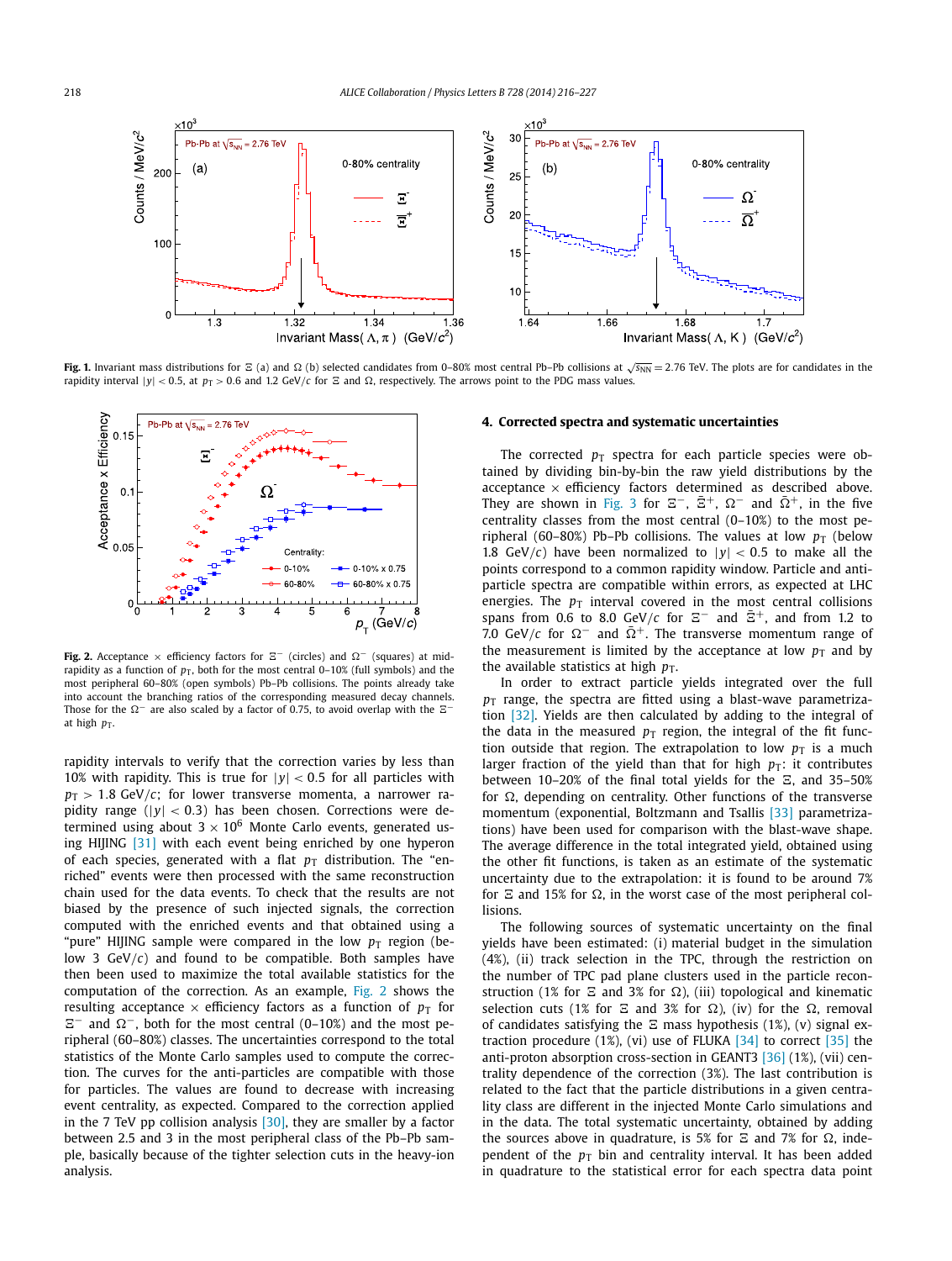<span id="page-3-0"></span>

**Fig. 3.** Transverse momentum spectra for  $\Xi^-$  and  $\Omega^-$  (a), (b) and their anti-particles (c), (d) in five different centrality classes, from the most central (0–10%) to the most peripheral (60-80%) Pb-Pb collisions at  $\sqrt{s_{NN}}$  = 2.76 TeV, for |y| < 0.5 at  $p_T > 1.8$  GeV/c and |y| < 0.3 at  $p_T < 1.8$  GeV/c. The statistical error bars are smaller than the symbols for most data points, while the systematic uncertainties are represented by the open boxes.

**Table 1**

Total integrated mid-rapidity yields,  $dN/dy$ , for multi-strange baryons in Pb–Pb collisions at  $\sqrt{s_{NN}}$  = 2.76 TeV, for different centrality intervals. Both statistical (first) and systematic (second) errors are shown. For each centrality interval the average number of participants,  $\langle N_{\text{part}}\rangle$ , is also reported [\[26\].](#page-6-0)

| Centrality<br>$\langle N_{part} \rangle$ | $0 - 10%$<br>$356.1 + 3.6$ | $10 - 20%$<br>$260.1 + 3.9$ | $20 - 40%$<br>$157.2 + 3.1$ | $40 - 60%$<br>$68.6 + 2.0$ | 60-80%<br>$22.5 + 0.8$      |
|------------------------------------------|----------------------------|-----------------------------|-----------------------------|----------------------------|-----------------------------|
| $E^-$                                    | $3.34 + 0.06 + 0.24$       | $2.53 + 0.04 + 0.18$        | $1.49 + 0.02 + 0.11$        | $0.53 + 0.01 + 0.04$       | $0.124 + 0.003 + 0.009$     |
| $\bar{\Xi}^+$                            | $3.28 + 0.06 + 0.23$       | $2.51 + 0.05 + 0.18$        | $1.53 + 0.02 + 0.11$        | $0.54 + 0.01 + 0.04$       | $0.120 + 0.003 + 0.008$     |
| $E^- + \bar{E}^+$                        | $6.67 + 0.08 + 0.47$       | $5.14 + 0.06 + 0.36$        | $3.03 + 0.03 + 0.22$        | $1.07 + 0.01 + 0.08$       | $0.240 + 0.006 + 0.019$     |
| $\Omega^-$                               | $0.58 + 0.04 + 0.09$       | $0.37 + 0.03 + 0.06$        | $0.23 + 0.01 + 0.03$        | $0.087 + 0.005 + 0.014$    | $0.015 + 0.002 + 0.003$     |
| $\bar{\Omega}^+$                         | $0.60 + 0.05 + 0.09$       | $0.40 + 0.03 + 0.06$        | $0.25 + 0.01 + 0.03$        | $0.082 + 0.005 + 0.013$    | $0.017 + 0.002 + 0.003$     |
| $\Omega^- + \bar{\Omega}^+$              | $1.19 + 0.06 + 0.19$       | $0.78 + 0.04 + 0.15$        | $0.48 + 0.02 + 0.08$        | $0.170 + 0.007 + 0.029$    | $0.032 \pm 0.003 \pm 0.005$ |
|                                          |                            |                             |                             |                            |                             |

before fitting the distribution and extracting the yields. An additional systematic error of 7% (15%) has been added to the final  $\Xi$  $(\Omega)$  yield to take into account the uncertainty due to the extrapolation at low  $p<sub>T</sub>$ , as mentioned above.

# **5. Results and discussion**

The total integrated yields for  $\Xi^-$ ,  $\bar{\Xi}^+$ ,  $\Xi^- + \bar{\Xi}^+$ ,  $\Omega^-$ ,  $\bar{\Omega}^+$  and  $\Omega^- + \bar{\Omega}^+$  have been determined in each centrality class, and are presented in Table 1. Statistical and systematic uncertainties are quoted. The systematic errors include both the contribution due to the correction factors and that from the extrapolation to the unmeasured  $p_T$  region. Particle and anti-particle yields are found to be compatible within the errors.

The  $\Xi$  and  $\Omega$   $p_T$  spectra are compared to hydrodynamic model calculations. The purpose of this comparison is to test the ability of the models to reproduce yields, spectral shape and centrality dependence. Four models are considered. VISH2+1 [\[37\]](#page-6-0) is a viscous hydrodynamic model, while HKM [\[38,39\]](#page-6-0) is an ideal hydrodynamic model similar to VISH2+1 which, in addition, introduces a hadronic cascade (UrQMD [\[40,41\]\)](#page-6-0) following the partonic hydrodynamic phase. The Kraków model [\[42,43\],](#page-6-0) on the other hand, introduces non-equilibrium corrections due to viscosity in the transition from a hydrodynamic description to one involving the final state particles. EPOS (2.17v3) [\[44–46\]](#page-6-0) aims to be a comprehensive model and event generator, describing all  $p<sub>T</sub>$  domains with the same dynamical picture: in particular, it incorporates hydrodynamics and models the interaction between high  $p<sub>T</sub>$  hadrons and the expanding fluid, then uses UrQMD as hadronic cascade model.

The results are shown in [Fig.](#page-4-0) 4 for  $\Xi$  and  $\Omega$  hyperons in different ranges of centrality. Predictions in each of the data centrality intervals are available for all the models, except for HKM, which is available only for the 10–20% and 20–40% most central collisions. Moreover, for EPOS the curves correspond to the average of particle and anti-particle as for the data points, while for the other models only the predictions for the  $\Xi^-$  and  $\Omega^-$  are available at the time of writing. We first focus on the most central events (0–10%). Here, all the available models succeed in describing the shape of the  $\Xi$ spectrum quite well in the  $p<sub>T</sub>$  range up to 3 GeV/*c*, although only the Kraków model correctly reproduces the yield. This supports the hydrodynamic interpretation of the  $p<sub>T</sub>$  spectra in central col-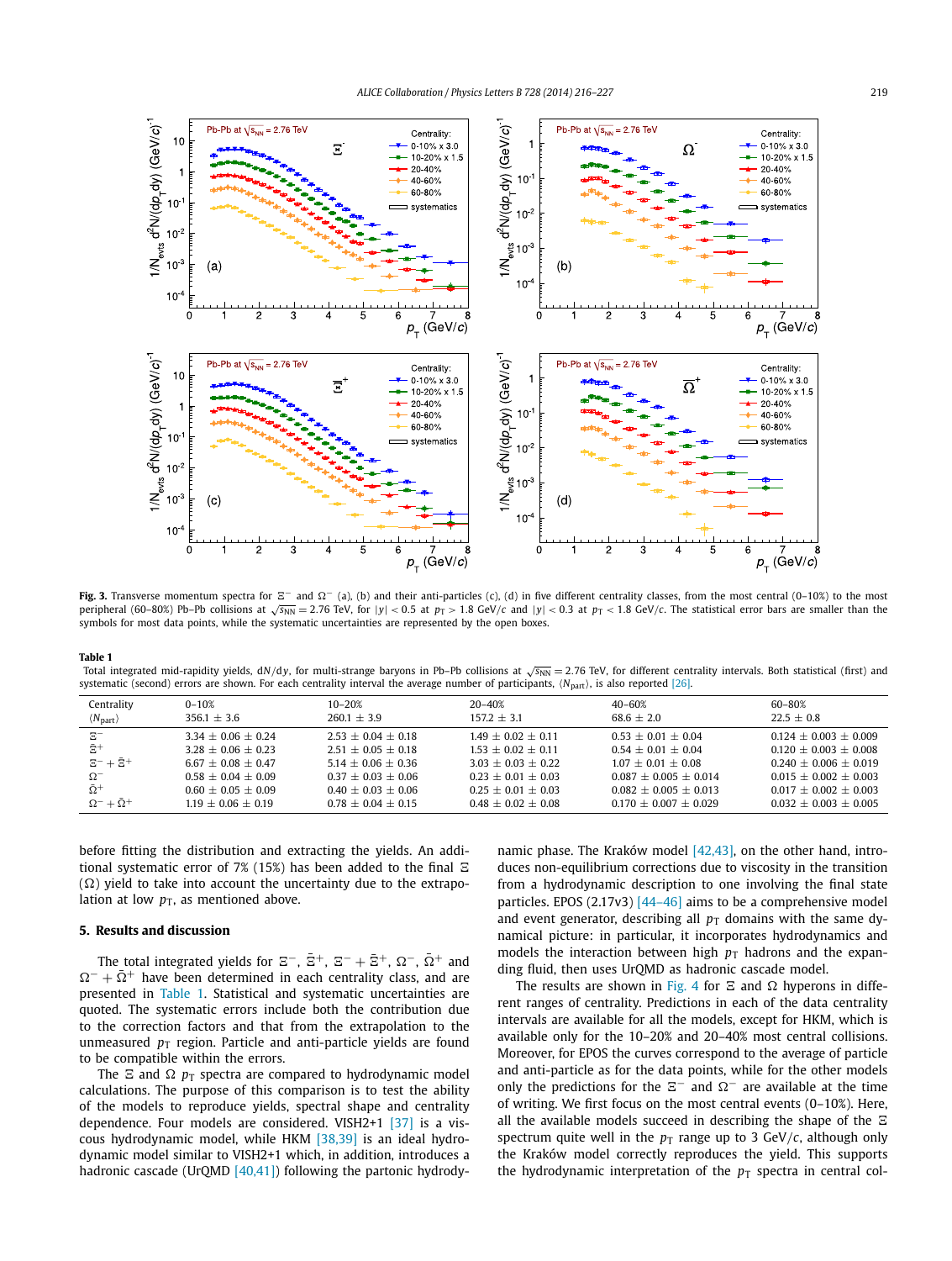<span id="page-4-0"></span>

Fig. 4. Transverse momentum spectra for  $\Xi$  (a) and  $\Omega$  (b) hyperons (average of particle and anti-particle) in five different centrality classes, compared to hydrodynamic models. Ratios of models to data are also shown.

lisions at the LHC, which was already shown to be successful in describing pion, kaon and proton spectra [\[47\].](#page-6-0) The description is less successful with the  $\Omega$ . VISH2+1 and EPOS both overestimate the yield, though EPOS reproduces the shape; Kraków underestimates the yield and does not reproduce the slope. As we move progressively to less central events, the quality of the agreement remains similar for the  $\Xi$ , but deteriorates for the  $\Omega$ .

For the  $E$ , the Kraków model describes both the yield and the shape to within about 30% over the centrality range 0–60%, while it fails to describe the spectrum in the most peripheral class. EPOS describes the shape correctly for all centralities and also reproduces the yield in the most peripheral class, while the other two models give a worse description. For the  $\Omega$ , the EPOS and Kraków models again provide the most successful description, reproducing the shape rather well (i.e. to within ∼30%) in all the centrality classes, although EPOS consistently overestimates the yields. As in the case of the  $\Xi$ , VISH2+1 and HKM provide a less accurate description of the data, though HKM works better than VISH2+1. Comparing these models gives an insight into the mechanism at work in hyperon production. VISH2+1, which results in the least successful description, does not include the hadronic cascade mechanism. The Kraków model indeed provides a good description for both the yields and shapes in the  $p<sub>T</sub>$  range up to 3 GeV/*c*. EPOS, on the other hand, includes all these processes and gives the most successful description overall in a wider  $p<sub>T</sub>$  range. In this model the aim is to account in a single approach for bulk matter and jets, and the interaction between the two; the flux-tubes produced in the initial hard scattering either escape the medium and hadronize as jets, or contribute to the bulk matter where hydrodynamics becomes important. Good agreement has already been observed between EPOS and ALICE data for pion, kaon and proton spectra in central and semi-central collisions  $[47]$ ; in this study the agreement is confirmed for the  $\Xi$  and  $\Omega$  hyperons, and extended to peripheral events.

The strangeness enhancements are defined as ratios of the strange particle yields measured in Pb–Pb collisions, normalized to the mean number of participant nucleons  $\langle N_{\text{part}} \rangle$ , to the corresponding quantities in pp interactions at the same energy. The pp reference values were obtained by interpolating ALICE data at two energies ( $\sqrt{s}$  = 0.9 and 7 TeV [\[30,48\]\)](#page-6-0) for the  $\Xi$ , and STAR data at 200 GeV  $[49]$  and ALICE data at 7 TeV for the  $\Omega$ . For both particles, the energy dependence of the PYTHIA yields<sup>1</sup> is assumed. Although PYTHIA underestimates the overall yields [\[30,51\],](#page-6-0) its energy dependence is found to be *s*0*.*<sup>13</sup> (which is slightly higher than *s*0*.*11, obtained for the charged-particle pseudorapidity density [\[25\]\)](#page-6-0): the same power law describes the measured yields and is therefore used for interpolation.

[Fig. 5\(](#page-5-0)a) and (b) show the enhancements for  $\Xi^-$ ,  $\bar{\Xi}^+$  and  $\Omega^-$  +  $\bar{\Omega}^+$  in Pb–Pb collisions at  $\sqrt{s_{NN}}$  = 2.76 TeV (full symbols), as a function of the mean number of participants. For the  $\Omega$ , particle and anti-particle have been added for the sake of comparison with the corresponding results at lower energy. The enhancements are larger than unity for all the particles. They increase with the strangeness content of the particle, showing the hierarchy already observed at lower energies and also consistent with the picture of enhanced *ss*¯ pair production in a hot and dense partonic medium. In addition, the same shape and scale are observed for baryons and anti-baryons (shown for  $\Xi^-$  and  $\bar{\Xi}^+$  in [Fig. 5\)](#page-5-0), as expected because of the vanishing net-baryon number at the LHC energy. The centrality dependence shows that the multi-strange particle yields grow faster than linearly with  $\langle N_{\text{part}} \rangle$ , at least up to the three most central classes ( $N_{part} > 100-150$ ), where there are indications of a possible saturation of the enhancements. Comparing the ALICE measurements with those from the experiments NA57 at the SPS (Pb–Pb collisions at  $\sqrt{s_{NN}}$  = 17.2 GeV) and STAR at RHIC (Au–Au collisions at  $\sqrt{s_{NN}}$  = 200 GeV), represented by the open symbols

<sup>&</sup>lt;sup>1</sup> Perugia 2011 tune 88 S350 [\[50\]](#page-6-0) has been used.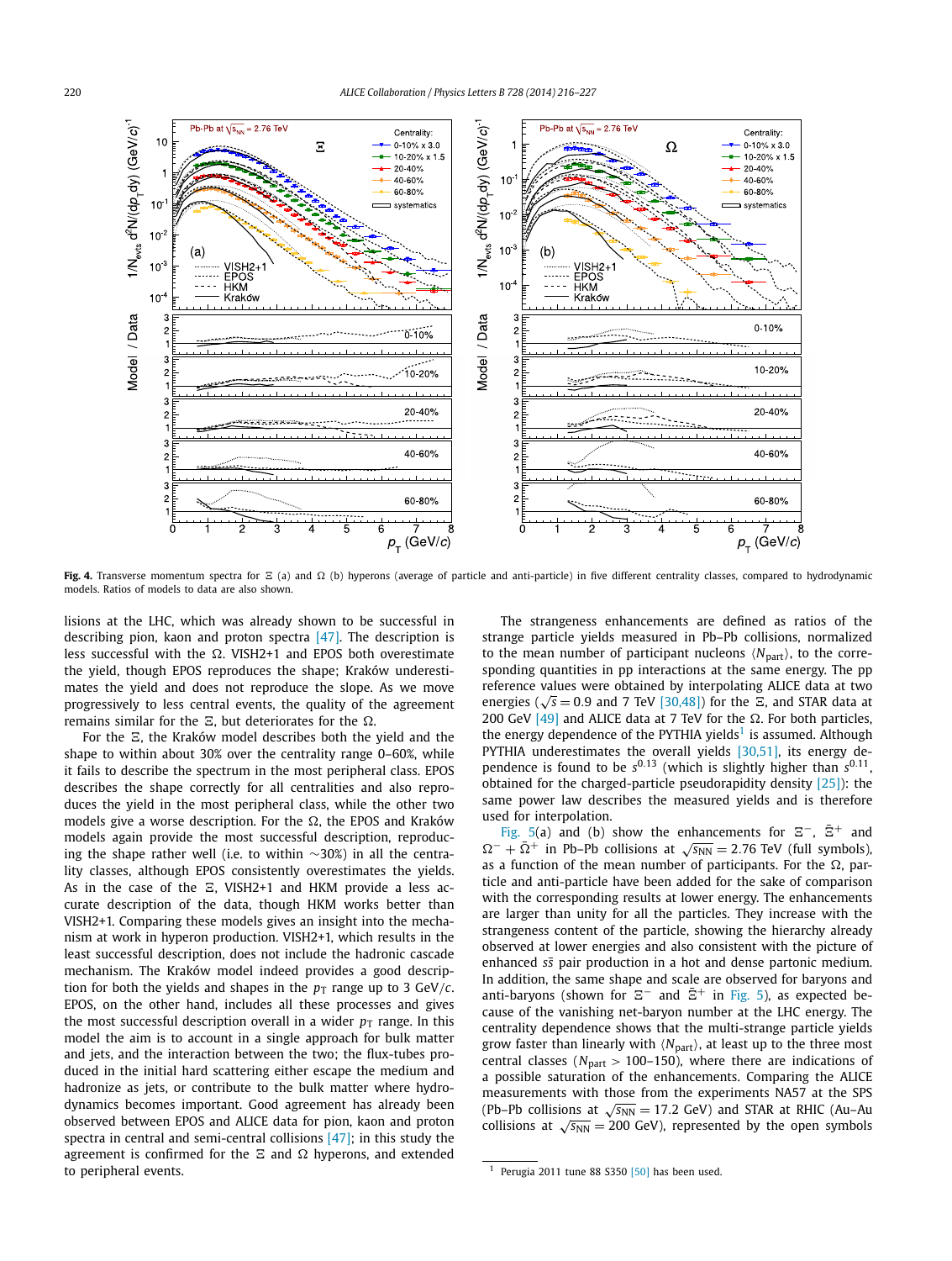<span id="page-5-0"></span>

**Fig. 5.** (a), (b) Enhancements in the rapidity range |*y*| *<* 0*.*5 as a function of the mean number of participants *N*part, showing LHC (ALICE, full symbols), RHIC and SPS (open symbols) data. The LHC data use interpolated pp values (see text). Boxes on the dashed line at unity indicate statistical and systematic uncertainties on the pp or p–Be reference. Error bars on the data points represent the corresponding uncertainties for all the heavy-ion measurements and those for p–Pb at the SPS. (c) Hyperon-to-pion ratios as a function of *{N<sub>part</sub>},* for A–A and pp collisions at LHC and RHIC energies. The lines mark the thermal model predictions from [\[55\]](#page-6-0) (full line) and [\[56\]](#page-6-0) (dashed line).

in Fig. 5(a) and (b), the enhancements are found to decrease with increasing centre-of-mass energy, continuing the trend established at lower energies [\[8,9,15\].](#page-6-0)

The hyperon-to-pion ratios  $\Xi/\pi \equiv (\Xi^{-} + \bar{\Xi}^{+})/(\pi^{-} + \pi^{+})$  and  $\Omega/\pi \equiv (\Omega^{-} + \overline{\Omega}^{+})/(\pi^{-} + \pi^{+})$ , for A–A and pp collisions both at LHC [\[30,47,48,52,53\]](#page-6-0) and RHIC [\[49,54,14\]](#page-6-0) energies, are shown in Fig. 5c as a function of  $\langle N_{\text{part}}\rangle$ . They indicate that different mechanisms contribute to the evolution with centrality of the enhancements as defined above. Indeed, the relative production of strangeness in pp collisions is larger than at lower energies. The increase in the hyperon-to-pion ratios in A–A relative to pp ( $\sim$ 1.6 and 3.3 for  $\Xi$  and  $\Omega$ , respectively) is about half that of the standard enhancement ratio as defined above. It displays a clear increase in strangeness production relative to pp, rising with centrality up to about *{N*<sub>part</sub>} ∼ 150, and apparently saturating thereafter. A small drop is observed in the  $E/\pi$  ratio for the most central collisions, which is however of limited significance given the size of the systematic errors. Also shown are the predictions for the hyperon-to-pion ratios at the LHC from the thermal models, based on a grand canonical approach, described in [\[55\]](#page-6-0) (full line, with a chemical freeze-out temperature parameter  $T = 164$  MeV) and  $[56]$  (dashed line, with  $T = 170$  MeV). We note that the predictions for  $T = 164$  MeV agree with the present data while, for this temperature, the proton-to-pion ratio is overpredicted by about 50% [\[47\].](#page-6-0) It is now an interesting question whether a grandcanonical thermal model can give a good description of the complete set of hadron yields in Pb–Pb collisions at LHC energy with a somewhat lower *T* value. Alternatively, the low  $p/\pi$  ratio has been addressed in three different approaches: (i) suppression governed by light quark fugacity in a non-equilibrium model [\[57,58\],](#page-6-0) (ii) baryon–anti-baryon annihilation in the hadronic phase, which would have a stronger effect on protons than on multi-strange particles [\[59–62\],](#page-6-0) (iii) effects due to pre-hadronic flavor-dependent bound states above the QCD transition temperature [\[63,64\].](#page-6-0)

## **6. Conclusions**

In summary, the measurement of multi-strange baryon production in heavy-ion collisions at the LHC and the corresponding strangeness enhancements with respect to pp have been presented. Transverse momentum spectra of mid-rapidity  $\Xi^-$ ,  $\bar{\Xi}^+$ ,  $\Omega^-$  and  $\overline{\Omega}^+$  particles in Pb–Pb collisions at  $\sqrt{s_{NN}} = 2.76$  TeV have been measured in five centrality intervals. The spectra are compared with the predictions from several hydrodynamic models. It is found that the best agreements are obtained with the Kraków and EPOS models, with the latter covering a wider  $p<sub>T</sub>$  range. The yields have been measured to be larger than at RHIC while the hyperon-to-pion ratios are similar at the two energies, rising with centrality and showing a saturation at *{N<sub>part}</sub>* ∼ 150. The values of those ratios for central collisions are found compatible with recent predictions from thermal models. The enhancements relative to pp increase both with the strangeness content of the baryon and with centrality, but are less pronounced than at lower energies.

#### **Acknowledgements**

The ALICE Collaboration would like to thank all its engineers and technicians for their invaluable contributions to the construction of the experiment and the CERN accelerator teams for the outstanding performance of the LHC complex.

The ALICE Collaboration acknowledges the following funding agencies for their support in building and running the ALICE detector: State Committee of Science, World Federation of Scientists (WFS) and Swiss Fonds Kidagan, Armenia; Conselho Nacional de Desenvolvimento Científico e Tecnológico (CNPq), Financiadora de Estudos e Projetos (FINEP), Fundação de Amparo à Pesquisa do Estado de São Paulo (FAPESP); National Natural Science Foundation of China (NSFC), the Chinese Ministry of Education (CMOE) and the Ministry of Science and Technology of China (MSTC); Ministry of Education and Youth of the Czech Republic; Danish Natural Science Research Council, the Carlsberg Foundation and the Danish National Research Foundation; The European Research Council under the European Community's Seventh Framework Programme; Helsinki Institute of Physics and the Academy of Finland; French CNRS–IN2P3, the 'Region Pays de Loire', 'Region Alsace', 'Region Auvergne' and CEA, France; German BMBF and the Helmholtz Association; General Secretariat for Research and Technology, Ministry of Development, Greece; Hungarian OTKA and National Office for Research and Technology (NKTH); Department of Atomic Energy and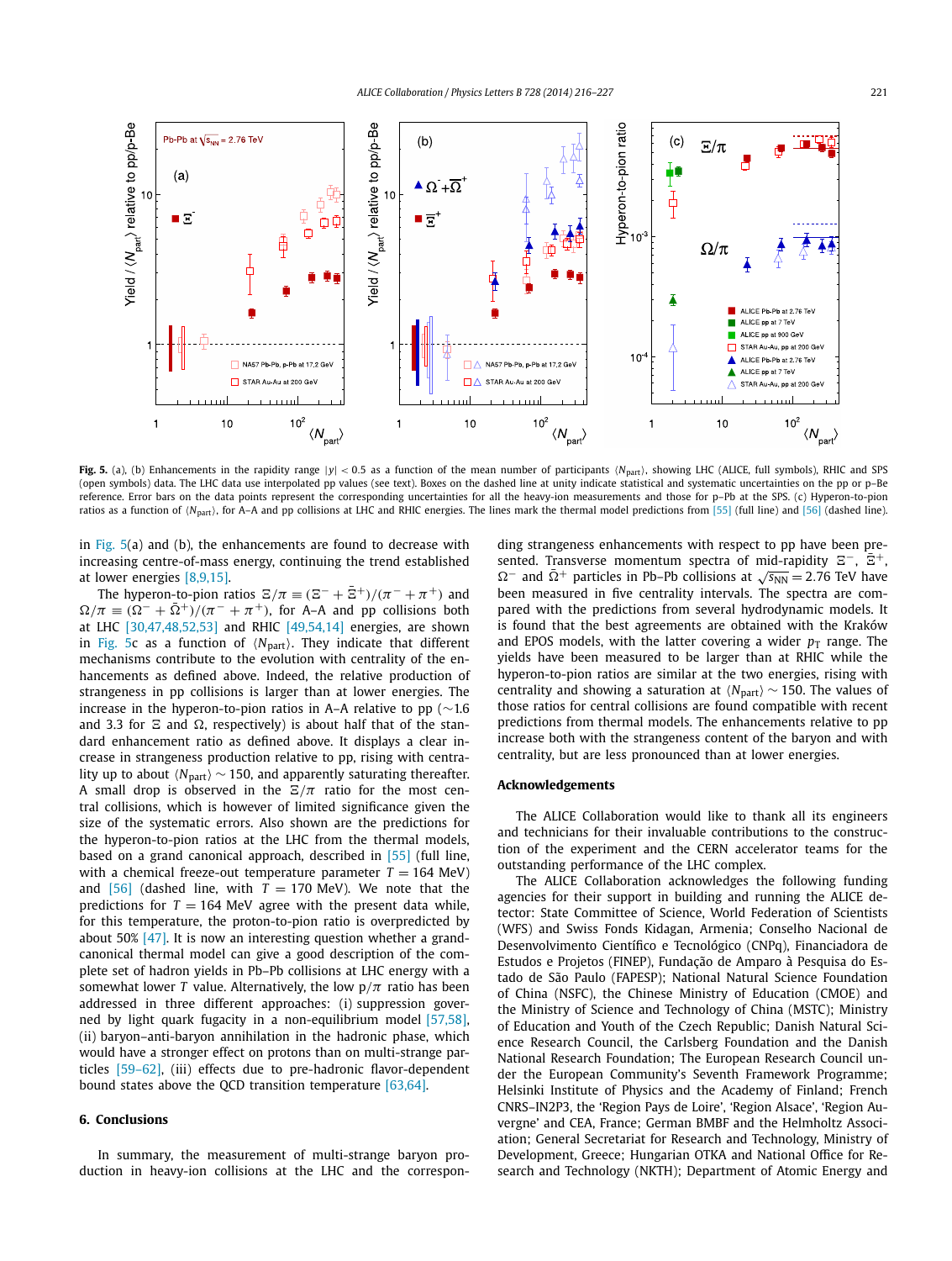<span id="page-6-0"></span>Department of Science and Technology of the Government of India; Istituto Nazionale di Fisica Nucleare (INFN) and Centro Fermi – Museo Storico della Fisica e Centro Studi e Ricerche "Enrico Fermi", Italy; MEXT Grant-in-Aid for Specially Promoted Research, Japan; Joint Institute for Nuclear Research, Dubna; National Research Foundation of Korea (NRF); CONACYT, DGAPA, Mexico, ALFA-EC and the EPLANET Program (European Particle Physics Latin American Network); Stichting voor Fundamenteel Onderzoek der Materie (FOM) and the Nederlandse Organisatie voor Wetenschappelijk Onderzoek (NWO), Netherlands; Research Council of Norway (NFR); Polish Ministry of Science and Higher Education; National Authority for Scientific Research - NASR (Autoritatea Națională pentru Cercetare Stiintifică – ANCS); Ministry of Education and Science of Russian Federation, Russian Academy of Sciences, Russian Federal Agency of Atomic Energy, Russian Federal Agency for Science and Innovations and The Russian Foundation for Basic Research; Ministry of Education of Slovakia; Department of Science and Technology, South Africa; CIEMAT, EELA, Ministerio de Economía y Competitividad (MINECO) of Spain, Xunta de Galicia (Consellería de Educación), CEADEN, Cubaenergía, Cuba, and IAEA (International Atomic Energy Agency); Swedish Research Council (VR) and Knut & Alice Wallenberg Foundation (KAW); Ukraine Ministry of Education and Science; United Kingdom Science and Technology Facilities Council (STFC); The United States Department of Energy, the United States National Science Foundation, the State of Texas, and the State of Ohio.

## **References**

- [1] [J. Rafelski, B. Müller, Phys. Rev. Lett. 48 \(1982\) 1066.](http://refhub.elsevier.com/S0370-2693(13)00954-4/bib526166656C736B693A31393832s1)
- [2] [P. Koch, J. Rafelski, W. Greiner, Phys. Lett. B 123 \(1983\) 151.](http://refhub.elsevier.com/S0370-2693(13)00954-4/bib4B6F63683A31393833s1)
- [3] [P. Koch, B. Müller, J. Rafelski, Phys. Rep. 142 \(1986\) 167.](http://refhub.elsevier.com/S0370-2693(13)00954-4/bib4B6F63683A31393836s1)
- [4] [K. Redlich, Z. Phys. C, Part. Fields 27 \(1985\) 633.](http://refhub.elsevier.com/S0370-2693(13)00954-4/bib5265646C6963683A31393835s1)
- [5] [L.D. McLerran, Nucl. Phys. A 461 \(1987\) 245c.](http://refhub.elsevier.com/S0370-2693(13)00954-4/bib4D634C657272616E3A31393837s1)
- [6] [K.S. Lee, M.J. Rhoades-Brown, U. Heinz, Phys. Rev. C 37 \(1988\) 1452.](http://refhub.elsevier.com/S0370-2693(13)00954-4/bib4C65653A31393838s1)
- [7] [E. Andersen, et al., WA97 Collaboration, Phys. Lett. B 449 \(1999\) 401.](http://refhub.elsevier.com/S0370-2693(13)00954-4/bib574139373A31393939s1)
- [8] [F. Antinori, et al., NA57 Collaboration, J. Phys. G 32 \(2006\) 427.](http://refhub.elsevier.com/S0370-2693(13)00954-4/bib416E74696E6F72693A32303036s1)
- [9] [F. Antinori, et al., NA57 Collaboration, J. Phys. G 37 \(2010\) 045105.](http://refhub.elsevier.com/S0370-2693(13)00954-4/bib416E74696E6F72693A32303130s1)
- [10] [C. Alt, et al., NA49 Collaboration, Phys. Rev. Lett. 94 \(2005\) 192301.](http://refhub.elsevier.com/S0370-2693(13)00954-4/bib416C743A32303035s1)
- [11] [C. Alt, et al., NA49 Collaboration, Phys. Rev. C 78 \(2008\) 034918.](http://refhub.elsevier.com/S0370-2693(13)00954-4/bib416C743A32303038s1)
- [12] [T. Anticic, et al., NA49 Collaboration, Phys. Rev. Lett. 80 \(2009\) 034906.](http://refhub.elsevier.com/S0370-2693(13)00954-4/bib416E74696369633A32303039s1)
- 
- [13] [J. Adams, et al., STAR Collaboration, Phys. Rev. Lett. 92 \(2004\) 182301.](http://refhub.elsevier.com/S0370-2693(13)00954-4/bib4164616D733A32303034s1)
- [14] [J. Adams, et al., STAR Collaboration, Phys. Rev. Lett. 98 \(2007\) 62301.](http://refhub.elsevier.com/S0370-2693(13)00954-4/bib4164616D733A32303037s1)
- [15] [B.I. Abelev, et al., STAR Collaboration, Phys. Rev. C 77 \(2008\) 044908.](http://refhub.elsevier.com/S0370-2693(13)00954-4/bib4162656C65763A32303038s1)
- [16] [P. Braun-Munzinger, K. Redlich, J. Stachel, in: R.C. Hwa, X.-N. Wang \(Eds.\),](http://refhub.elsevier.com/S0370-2693(13)00954-4/bib50424D3A32303034s1) Quark [Gluon Plasma 3, World Scientific, Singapore, 2004, pp. 491–599, arXiv:](http://refhub.elsevier.com/S0370-2693(13)00954-4/bib50424D3A32303034s1) [nucl-th/0304013.](http://refhub.elsevier.com/S0370-2693(13)00954-4/bib50424D3A32303034s1)
- [17] [J.S. Hamieh, K. Redlich, A. Tounsi, Phys. Lett. B 486 \(2000\) 61.](http://refhub.elsevier.com/S0370-2693(13)00954-4/bib48616D6965683A32303030s1)
- [18] [B.I. Abelev, et al., STAR Collaboration, Phys. Lett. B 673 \(2009\) 183.](http://refhub.elsevier.com/S0370-2693(13)00954-4/bib4162656C65763A32303039s1)

#### **ALICE Collaboration**

- [19] [G. Agakishiev, et al., STAR Collaboration, Phys. Rev. Lett. 108 \(2012\) 072301.](http://refhub.elsevier.com/S0370-2693(13)00954-4/bib4167616B6973686965763A32303132s1)
- [20] [F. Becattini, J. Manninen, J. Phys. G 35 \(2008\) 104013.](http://refhub.elsevier.com/S0370-2693(13)00954-4/bib426563617474696E693A32303038s1)
- [21] [J. Aichelin, K. Werner, Phys. Rev. C 79 \(2009\) 064907.](http://refhub.elsevier.com/S0370-2693(13)00954-4/bib41696368656C696E3A32303039s1)
- [22] [F. Becattini, J. Manninen, Phys. Lett. B 673 \(2009\) 19.](http://refhub.elsevier.com/S0370-2693(13)00954-4/bib426563617474696E693A32303039s1)
- [23] [K. Aamodt, et al., ALICE Collaboration, Phys. Rev. Lett. 106 \(2011\) 032301.](http://refhub.elsevier.com/S0370-2693(13)00954-4/bib41616D6F64743A32303131s1)
- [24] [K. Aamodt, et al., ALICE Collaboration, J. Instrum. 3 \(2008\) S08002.](http://refhub.elsevier.com/S0370-2693(13)00954-4/bib41616D6F64743A32303038s1)
- [25] [K. Aamodt, et al., ALICE Collaboration, Phys. Rev. Lett. 105 \(2010\) 252301.](http://refhub.elsevier.com/S0370-2693(13)00954-4/bib41616D6F64743A32303130s1)
- [26] [B. Abelev, et al., ALICE Collaboration, Phys. Rev. C 88 \(2013\) 044909.](http://refhub.elsevier.com/S0370-2693(13)00954-4/bib5062506232373654655663656E7472616C697479s1)
- [27] A. Białas, M. Bleszyński, [W. Czyz, Nucl. Phys. B 111 \(1976\) 461.](http://refhub.elsevier.com/S0370-2693(13)00954-4/bib4269616C61733A31393736s1)
- [28] [M.L. Miller, K. Reygers, S.J. Sanders, P. Steinberg, Annu. Rev. Nucl. Part. Sci. 57](http://refhub.elsevier.com/S0370-2693(13)00954-4/bib4D696C6C65723A32303037s1) [\(2007\)](http://refhub.elsevier.com/S0370-2693(13)00954-4/bib4D696C6C65723A32303037s1) 205.
- [29] [J. Beringer, et al., Particle Data Group, Phys. Rev. D 86 \(2012\) 010001.](http://refhub.elsevier.com/S0370-2693(13)00954-4/bib426572696E6765723A32303132s1)
- [30] [B. Abelev, et al., ALICE Collaboration, Phys. Lett. B 712 \(2012\) 309.](http://refhub.elsevier.com/S0370-2693(13)00954-4/bib4162656C65763A32303132s1)
- [31] X.-N. Wang, [M. Gyulassy, Phys. Rev. D 44 \(1991\) 3501.](http://refhub.elsevier.com/S0370-2693(13)00954-4/bib57616E673A31393931s1)
- [32] [E. Schnedermann, J. Sollfrank, U. Heinz, Phys. Rev. C 48 \(1993\) 2462.](http://refhub.elsevier.com/S0370-2693(13)00954-4/bib5363686E656465726D616E6E3A31393933s1)
- [33] [C. Tsallis, J. Stat. Phys. 52 \(1988\) 479.](http://refhub.elsevier.com/S0370-2693(13)00954-4/bib5473616C6C69733A31393838s1)
- [34] A. Ferrari, P.R. Sala, A. Fasso, J. Ranft, FLUKA (Program version 2005), CERN-2005-010.
- [35] K. [Aamodt, et al., ALICE Collaboration, Phys. Rev. Lett. 105 \(2010\) 072002.](http://refhub.elsevier.com/S0370-2693(13)00954-4/bib41616D6F64743A32303130626973s1)
- [36] R. Brun, F. Carminati, S. Giani, GEANT Detector Description and Simulation Tool, CERN-W5013.
- [37] C. Shen, [U. Heinz, P. Huovinen, H. Song, Phys. Rev. C 84 \(2011\) 044903.](http://refhub.elsevier.com/S0370-2693(13)00954-4/bib5368656E3A32303131s1)
- [38] [Y. Karpenko, Y. Senyukov, J. Phys. G 38 \(2011\) 124059.](http://refhub.elsevier.com/S0370-2693(13)00954-4/bib4B617270656E6B6F3A32303131s1)
- [39] [Y. Karpenko, Y. Senyukov, K. Werner, arXiv:1204.5351 \[nucl-th\], 2012.](http://refhub.elsevier.com/S0370-2693(13)00954-4/bib4B617270656E6B6F3A32303132s1)
- [40] [S. Bass, et al., Prog. Part. Nucl. Phys. 41 \(1998\) 255.](http://refhub.elsevier.com/S0370-2693(13)00954-4/bib426173733A31393938s1)
- [41] [M. Bleicher, et al., J. Phys. G 25 \(1999\) 1859.](http://refhub.elsevier.com/S0370-2693(13)00954-4/bib426C6569636865723A31393939s1)
- [42] [P. Bozek, Phys. Rev. C 85 \(2012\) 034901.](http://refhub.elsevier.com/S0370-2693(13)00954-4/bib426F7A656B3A32303132s1)
- [43] [P. Bozek, Acta Phys. Pol. B 43 \(4\) \(2012\) 689.](http://refhub.elsevier.com/S0370-2693(13)00954-4/bib426F7A656B3A32303132626973s1)
- [44] [K. Werner, et al., Phys. Rev. C 85 \(2012\) 064907.](http://refhub.elsevier.com/S0370-2693(13)00954-4/bib5765726E65723A32303132s1)
- [45] [K. Werner, arXiv:1204.1394 \[nucl-th\], 2012.](http://refhub.elsevier.com/S0370-2693(13)00954-4/bib5765726E65723A32303132626973s1)
- [46] [K. Werner, arXiv:1205.3379 \[nucl-th\], 2012.](http://refhub.elsevier.com/S0370-2693(13)00954-4/bib5765726E65723A32303132746572s1)
- [47] [B. Abelev, et al., ALICE Collaboration, Phys. Rev. C 88 \(2013\) 044910.](http://refhub.elsevier.com/S0370-2693(13)00954-4/bib4162656C65763A32303133s1)
- [48] [K. Aamodt, et al., ALICE Collaboration, Eur. Phys. J. C 71 \(2011\) 1594.](http://refhub.elsevier.com/S0370-2693(13)00954-4/bib41616D6F64743A32303131626973s1)
- [49] [B.I. Abelev, et al., STAR Collaboration, Phys. Rev. C 75 \(2007\) 064901.](http://refhub.elsevier.com/S0370-2693(13)00954-4/bib4162656C65763A32303037s1)
- [50] [P.Z. Skands, Phys. Rev. D 82 \(2010\) 074018.](http://refhub.elsevier.com/S0370-2693(13)00954-4/bib536B616E64733A32303130s1)
- [51] [A. Maire, ALICE Collaboration, Acta Phys. Pol. B, Proc. Suppl. 5 \(2012\) 231.](http://refhub.elsevier.com/S0370-2693(13)00954-4/bib4D616972653A32303131s1)
- [52] B. Abelev, et al., ALICE Collaboration, 2014, in preparation.
- [53] K. Aamodt, et al., ALICE Collaboration, Eur. Phys. I. C 71 (2011) 1655. [54] B.I. Abeley, et al., STAR Collaboration, Phys. Rev. C 79 (2009) 034909.
- 
- [55] [A. Andronic, P. Braun-Munzinger, J. Stachel, Phys. Lett. B 673 \(2009\) 142;](http://refhub.elsevier.com/S0370-2693(13)00954-4/bib416E64726F6E69633A32303039s1) A. [Andronic, P. Braun-Munzinger, J. Stachel, Phys. Lett. B 678 \(2009\) 516 \(Erra](http://refhub.elsevier.com/S0370-2693(13)00954-4/bib416E64726F6E69633A32303039s2)[tum\).](http://refhub.elsevier.com/S0370-2693(13)00954-4/bib416E64726F6E69633A32303039s2)
- [56] J. [Cleymans, I. Kraus, H. Oeschler, K. Redlich, S. Wheaton, Phys. Rev. C 74 \(2006\)](http://refhub.elsevier.com/S0370-2693(13)00954-4/bib436C65796D616E733A32303036s1) [034903.](http://refhub.elsevier.com/S0370-2693(13)00954-4/bib436C65796D616E733A32303036s1)
- [57] M. Petráň, J. [Rafelski, arXiv:1303.0913 \[hep-ph\], 2013.](http://refhub.elsevier.com/S0370-2693(13)00954-4/bib526166656C736B693A32303133s1)
- [58] M. Petráň, J. Letessier, V. Petráček, J. Rafelski, arXiv:1303.2098 [hep-ph], 2013.
- [59] [Y. Pan, S. Pratt, arXiv:1210.1577 \[nucl-th\], 2012.](http://refhub.elsevier.com/S0370-2693(13)00954-4/bib50616E3A32303132s1)
- [60] [F. Becattini, M. Bleicher, T. Kollegger, M. Mitrovski, T. Schuster, R. Stock, Phys.](http://refhub.elsevier.com/S0370-2693(13)00954-4/bib426563617474696E693A32303132626973s1) [Rev. C 85 \(2012\) 044921.](http://refhub.elsevier.com/S0370-2693(13)00954-4/bib426563617474696E693A32303132626973s1)
- [61] [F. Becattini, M. Bleicher, T. Kollegger, T. Schuster, J. Steinheimer, R. Stock, arXiv:](http://refhub.elsevier.com/S0370-2693(13)00954-4/bib426563617474696E693A32303132s1) [1212.2431](http://refhub.elsevier.com/S0370-2693(13)00954-4/bib426563617474696E693A32303132s1) [nucl-th], 2012.
- [62] [J. Steinheimer, J. Aichelin, M. Bleicher, Phys. Rev. Lett. 110 \(2013\) 042501.](http://refhub.elsevier.com/S0370-2693(13)00954-4/bib537465696E6865696D65723A32303133s1)
- [63] [C. Ratti, R. Bellwied, M. Cristoforetti, M. Barbaro, Phys. Rev. D 85 \(2012\)](http://refhub.elsevier.com/S0370-2693(13)00954-4/bib52617474693A32303132s1) [014004.](http://refhub.elsevier.com/S0370-2693(13)00954-4/bib52617474693A32303132s1)
- [64] [R. Bellwied, arXiv:1205.3625 \[hep-ph\], 2012.](http://refhub.elsevier.com/S0370-2693(13)00954-4/bib42656C6C776965643A32303132s1)

B. Abelev  $bq$ , J. Adam [aj](#page-9-0), D. Adamová  $by$ , A.M. Adare  $dw$ , M.M. Aggarwal  $cc$ , G. Aglieri Rinella [ag,](#page-9-0) M. Agnello <sup>[ci](#page-10-0),cz</sup>, A.G. Agocs [dv](#page-10-0), A. Agostinelli <sup>y</sup>, Z. Ahammed [dr,](#page-10-0) N. Ahmad P, A. Ahmad Masoodi P, I. Ahmed <sup>n</sup>, S.U. Ahn [bj,](#page-10-0) S.A. Ahn [bj](#page-10-0), I. Aimo [cz](#page-10-0),[ci,](#page-10-0) S. Aiola [dw,](#page-11-0) M. Ajaz <sup>n</sup>, A. Akindinov [ba](#page-10-0), D. Aleksandrov [co,](#page-10-0) B. Alessandro <sup>cz</sup>, D. Alexandre <sup>cq</sup>, A. Alici <sup>[k](#page-9-0), ct</sup>, A. Alkin <sup>c</sup>, J. Alme <sup>ah</sup>, T. Alt <sup>[al](#page-9-0)</sup>, V. Altini <sup>ad</sup>, S. Altinpinar <sup>q</sup>, I. Altsybeev <sup>dq</sup>, C. Alves Garcia Prado <sup>dg</sup>, C. Andrei <sup>bt</sup>, A. Andronic <sup>[cl](#page-10-0)</sup>, V. Anguelov <sup>ch</sup>, J. Anielski <sup>[av](#page-10-0)</sup>, T. Antičić c<sup>m</sup>, F. Antinori [cw,](#page-10-0) P. Antonioli c<sup>t</sup>, L. Aphecetche [da,](#page-10-0) H. Appelshäuser [at,](#page-9-0) N. Arbor [bm,](#page-10-0) S. Arcelli <sup>y</sup>, N. Armesto <sup>o</sup>, R. Arnaldi <sup>cz</sup>, T. Aronsson <sup>dw</sup>, I.C. Arsene <sup>cl</sup>, M. Arslandok <sup>at</sup>, A. Augustinus <sup>ag</sup>, R. Averbeck <sup>cl</sup>, T.C. Awes <sup>bz</sup>, M.D. Azmi <sup>ce</sup>, M. Bach <sup>al</sup>, A. Badalà <sup>cv</sup>, Y.W. Baek <sup>[bl](#page-10-0),am</sup>, R. Bailhache <sup>at</sup>, V. Bairathi <sup>cg</sup>, R. Bala <sup>[cz](#page-10-0),cf</sup>, A. Baldisseri<sup>m</sup>, F. Baltasar Dos Santos Pedrosa <sup>ag</sup>, J. Bán [bb,](#page-10-0) R.C. Baral [bd,](#page-10-0) R. Barbera <sup>z</sup>, F. Barile [ad,](#page-9-0) G.G. Barnaföldi [dv,](#page-10-0) L.S. Barnby <sup>cq</sup>, V. Barret <sup>bl</sup>, J. Bartke <sup>dd</sup>, M. Basile <sup>y</sup>, N. Bastid <sup>bl</sup>, S. Basu [dr,](#page-10-0) B. Ba[t](#page-9-0)hen <sup>av</sup>, G. Batigne <sup>da</sup>, B. Batyunya <sup>bi</sup>, P.C. Batzing <sup>t</sup>, C. Baumann <sup>at</sup>, I.G. Bearden <sup>bv</sup>, H. Beck <sup>at</sup>, N.K. Behera <sup>[ap](#page-9-0)</sup>, I. Belikov <sup>a[w](#page-9-0)</sup>, F. Bellini <sup>y</sup>, R. Bellwied <sup>di</sup>, E. Belmont-Moreno <sup>bg</sup>, G. Bencedi <sup>dv</sup>, S. Beole <sup>w</sup>, I. Berceanu <sup>[bt](#page-10-0)</sup>, A. Bercuci <sup>bt</sup>, Y. Berdnikov <sup>ca</sup>, D. Berenyi <sup>dv</sup>, A.A.E. Bergognon <sup>da</sup>, R.A. Bertens <sup>az</sup>,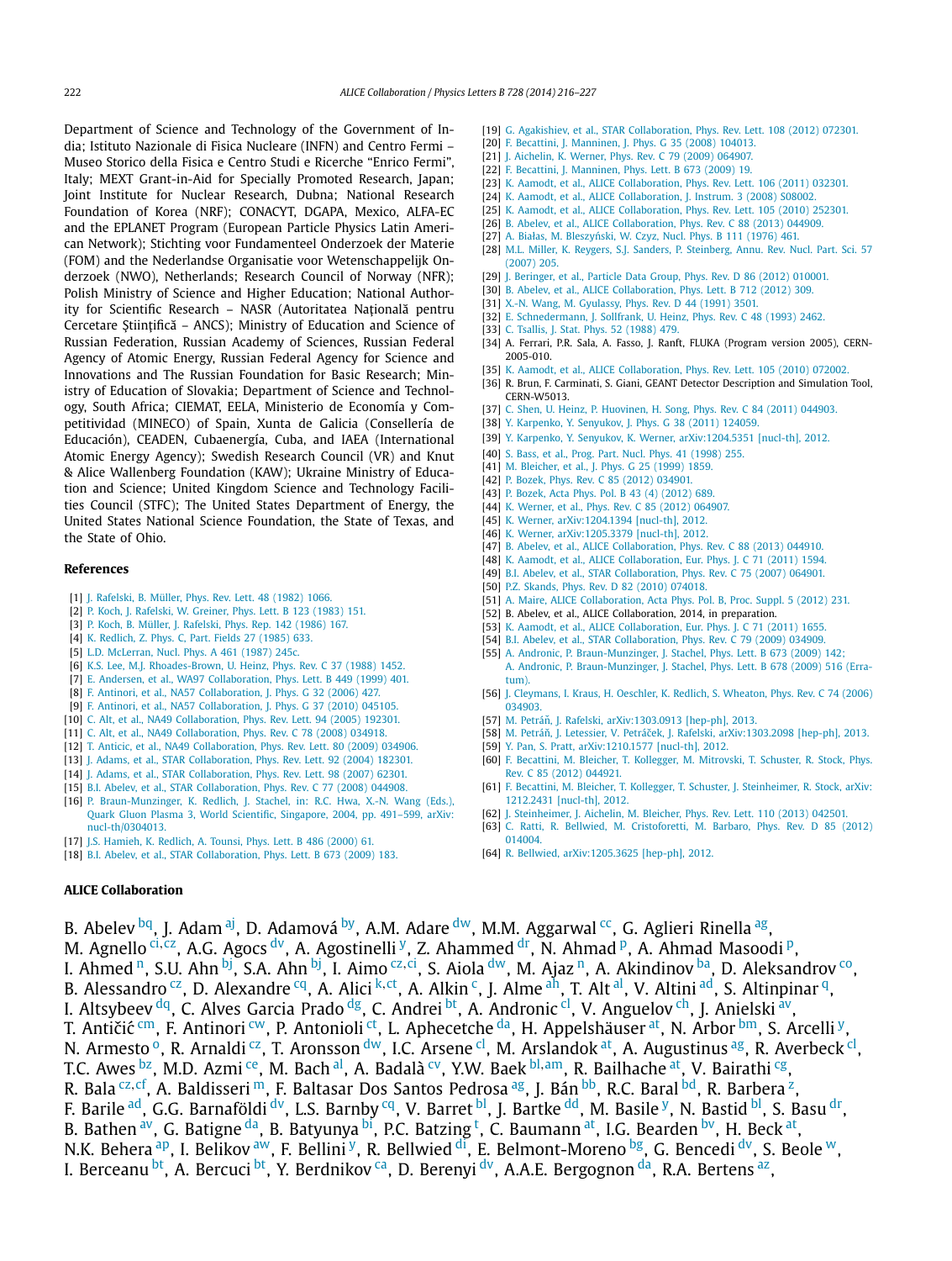D. Berzano <sup>w</sup>, L. Betev <sup>ag</sup>, A. Bhasin <sup>cf</sup>, A.K. Bhati <sup>cc</sup>, J. Bhom [dn,](#page-10-0) L. Bianchi <sup>w</sup>, N. Bianchi <sup>bn</sup>, C. Bianchin <sup>az</sup>, J. Bielčík <sup>[aj](#page-9-0)</sup>, J. B[i](#page-9-0)elčíková <sup>by</sup>, A. Bilandzic <sup>bv</sup>, S. Bjelogrlic <sup>az</sup>, F. Blanco <sup>i</sup>, F. Blanco <sup>di</sup>, D. Blau <sup>co</sup>, C. Blume <sup>at</sup>, F. Bock <sup>[bp](#page-10-0),ch</sup>, A. Bogdanov <sup>br</sup>, H. Bøggild <sup>bv</sup>, M. Bogolyubsky <sup>ax</sup>, L. Boldizsár <sup>dv</sup>, M. Bombara <sup>ak</sup>, J. Book <sup>at</sup>, H. Borel <sup>m</sup>, A. Borissov <sup>du</sup>, J. Bornschein <sup>al</sup>, M. Botje <sup>[bw](#page-10-0)</sup>, E. Botta <sup>w</sup>, S. Böttger <sup>as</sup>, P. Braun-Munzinger <sup>cl</sup>, M. Bregant [da,](#page-10-0) T. Breitner [as,](#page-9-0) T.A. Broker [at,](#page-9-0) T.A. Browning [cj,](#page-10-0) M. Broz [ai,](#page-9-0) R. Brun [ag,](#page-9-0) E. Bruna [cz,](#page-10-0) G.E. Bruno [ad,](#page-9-0) D. Budnikov [cn,](#page-10-0) H. Buesching [at,](#page-9-0) S. Bufalino [cz,](#page-10-0) P. Buncic [ag,](#page-9-0) O. Busch [ch,](#page-10-0) Z. Buthelezi [bh,](#page-10-0) D. Ca[f](#page-9-0)farri <sup>aa</sup>, X. Cai <sup>f</sup>, H. Caines <sup>dw</sup>, A. Caliva <sup>az</sup>, E. Calvo Villar <sup>cr</sup>, P. Camerini <sup>v</sup>, V. Canoa Roman <sup>[j](#page-9-0), ag</sup>, G. Cara Romeo <sup>ct</sup>, F. Carena <sup>[ag](#page-9-0)</sup>, W. Carena <sup>ag</sup>, F. Carminati <sup>ag</sup>, A. Casanova Díaz <sup>bn</sup>, J. Castillo Castellanos <sup>m</sup>, E.A.R. Casula <sup>u</sup>, V. Catanescu <sup>bt</sup>, C. Cavicchioli <sup>ag</sup>, C. Ceballos Sanchez <sup>h</sup>, J. Cepila <sup>aj</sup>, P. Cerello <sup>cz</sup>, B. Chang <sup>dj</sup>, S. Chapeland  $a^g$ , J.L. Charvet [m,](#page-9-0) S. Chattopadhyay <sup>cp</sup>, S. Chattopadhyay [dr,](#page-10-0) M. Cherney [cb,](#page-10-0) C. Cheshkov [dp,](#page-10-0) B. Cheynis <sup>dp</sup>, V. Chibante Barroso [ag,](#page-9-0) D.D. Chinellato [dh](#page-10-0),[di](#page-10-0), P. Chochula ag, M. Chojnacki by, S. Choudhury dr P. Christakoglou [bw,](#page-10-0) C.H. Christensen [bv,](#page-10-0) P. Christiansen [ae,](#page-9-0) T. Chujo [dn](#page-10-0), S.U. Chung [ck,](#page-10-0) C. Cicalo [cu](#page-10-0), L. Cifarelli <sup>[k](#page-9-0),[y](#page-9-0)</sup>, F. Cindolo <sup>[ct](#page-10-0)</s[u](#page-9-0)p>, J. Cleymans <sup>ce</sup>, F. Colamaria <sup>ad</sup>, D. Colella <sup>ad</sup>, A. Collu <sup>u</sup>, M. Colocci <sup>y</sup>, G. Conesa Balbastre <sup>[bm](#page-10-0)</sup>, Z. Conesa del Valle <sup>[ag](#page-9-0), ar</sup>, M.E. Connors <sup>dw</sup>, G. Contin <sup>v</sup>, J.G. Contreras <sup>[j](#page-9-0)</sup>, T.M. Cormier [du](#page-10-0), Y. Corrales Morales W. P. Cortese [ac,](#page-9-0) I. Cortés Maldonado <sup>b</sup>, M.R. Cosentino [dg](#page-10-0), bp. F. Costa <sup>ag</sup>, P. Crochet <sup>bl</sup>, R. Cruz Albino <sup>j</sup>, E. Cuautle <sup>bf</sup>, L. Cunqueiro <sup>[ag,](#page-9-0) bn</sup>, G. D'Erasmo <sup>ad</sup>, A. Dainese <sup>cw</sup>, R. Dang <sup>[f](#page-9-0)</sup>, A. Danu <sup>be</sup>, K. Das <sup>[cp](#page-10-0)</sup>, D. Das <sup>cp</sup>, I. Das <sup>ar</sup>, A. Dash <sup>dh</sup>, S. Dash <sup>ap</sup>, S. De <sup>dr</sup>, H. Delagrange <sup>da</sup>, A. Deloff [bs,](#page-10-0) E. Dénes [dv](#page-10-0), A. Deppman [dg,](#page-10-0) G.O.V. de Barros [dg,](#page-10-0) A. De Caro [k](#page-9-0)*,*[ab,](#page-9-0) G. de Cataldo [cs,](#page-10-0) J. de Cuveland <sup>al</sup>, A. De Falco <sup>u</sup>, D. De Gruttola [ab](#page-9-0), [k](#page-9-0), N. De Marco <sup>cz</sup>, S. De Pasquale [ab,](#page-9-0) R. de Rooij <sup>az</sup>, M.A. D[i](#page-9-0)az Corchero <sup>i</sup>, T. Dietel <sup>av</sup>, R. Divià <sup>ag</sup>, D. Di Bari <sup>ad</sup>, C. Di Giglio <sup>ad</sup>, S. Di Liberto <sup>cx</sup>, A. Di Mauro <sup>ag</sup>, P. Di Nezza <sup>bn</sup>, Ø. Djuvsland <sup>q</sup>, A. Dobrin <sup>[az](#page-10-0),du</sup>, T. Dobrowolski <sup>bs</sup>, B. Dönigus <sup>[cl](#page-10-0),a[t](#page-9-0)</sup>, O. Dordic <sup>t</sup>, A.K. Dubey <sup>dr</sup>, A. Du[bl](#page-10-0)a <sup>az</sup>, L. Ducroux <sup>dp</sup>, P. Dupieux <sup>bl</sup>, A.K. Dutta Majumdar <sup>cp</sup>, D. Elia c<sup>s</sup>, D. Emschermann <sup>[av](#page-10-0)</sup>, H. Engel <sup>as</sup>, B. Erazmus [ag](#page-9-0), [da,](#page-10-0) H.A. Erdal [ah,](#page-9-0) D. Eschweiler [al,](#page-9-0) B. Espagnon [ar,](#page-9-0) M. Estienne da, S. Esumi [dn,](#page-10-0) D. Evans [cq,](#page-10-0) S. Evdokimov <sup>ax</sup>, G. Eyyubova <sup>[t](#page-9-0)</sup>, D. Fabris <sup>cw</sup>, J. Faivre <sup>bm</sup>, D. Falchieri <sup>y</sup>, A. Fantoni <sup>bn</sup>, M. Fasel <sup>ch</sup>, D. Fehlker <sup>q</sup>, L. Feldkamp <sup>av</sup>, D. Felea <sup>be</sup>, A. Feliciello <sup>cz</sup>, G. Feofilov <sup>dq</sup>, J. Ferencei <sup>by</sup>, A. Fernández Téllez <sup>b</sup>, E.G. Ferreir[o](#page-9-0) <sup>o</sup>, A. Ferretti <sup>[w](#page-9-0)</sup>, A. Festanti <sup>aa</sup>, J. Figiel <sup>dd</sup>, M.A.S. Figueredo <sup>[dg](#page-10-0),[dk](#page-10-0)</sup>, S. Filchagin <sup>cn</sup>, D. Finogeev <sup>ay</sup>, F.M. Fionda <sup>ad</sup>, E.M. Fiore <sup>ad</sup>, E. Floratos <sup>cd</sup>, M. Floris <sup>ag</sup>, S. Foertsch <sup>bh</sup>, P. Foka <sup>[cl](#page-10-0)</sup>, S. Fokin <sup>co</sup>, E. Fragiacomo <sup>cy</sup>, A. Francescon [aa](#page-9-0), [ag,](#page-9-0) U. Frankenfeld <sup>cl</sup>, U. Fuchs ag, C. Furget [bm,](#page-10-0) M. Fusco Girard [ab,](#page-9-0) J.J. Gaardhøje <sup>[bv](#page-10-0)</sup>, M. Gagliardi <sup>w</sup>, A. Gago <sup>[cr](#page-10-0)</sup>, M. Gallio <sup>w</sup>, D.R. Gangadha[r](#page-9-0)an <sup>r</sup>, P. Ganoti <sup>bz</sup>, C. Garabatos <sup>[cl](#page-10-0)</sup>, E. Garcia-So[l](#page-9-0)is <sup>l</sup>, C. Gargiulo <sup>ag</sup>, I. Garishvili <sup>bq</sup>, J. Gerhard <sup>al</sup>, M. Germain <sup>da</sup>, A. Gheata <sup>ag</sup>, M. Gheata <sup>[ag,](#page-9-0) be</sup>, B. Ghidini [ad,](#page-9-0) P. Ghosh [dr,](#page-10-0) P. Gianotti [bn,](#page-10-0) P. Giubellino [ag,](#page-9-0) E. Gladysz-Dziadus [dd,](#page-10-0) P. Glässel [ch,](#page-10-0) L. Goerlich dd, R. Gomez <sup>[j](#page-9-0),df</sup>, P. González-Zamora <sup>[i](#page-9-0)</sup>, S. Gorbunov <sup>al</sup>, S. Gotovac <sup>dc</sup>, L.K. Graczykowski <sup>dt</sup>, R. Grajcarek <sup>ch</sup>, A. Grelli <sup>az</sup>, C. Grigoras <sup>ag</sup>, A. Grigoras <sup>ag</sup>, V. Grigoriev <sup>br</sup>, A. Grigoryan <sup>a</sup>, S. Grigoryan <sup>bi</sup>, B. Grinyov<sup>[c](#page-9-0)</sup>, N. Grion C., J.F. Grosse-Oetringhaus [ag](#page-9-0), J.-Y. Grossiord [dp,](#page-10-0) R. Grosso [ag,](#page-9-0) F. Guber [ay,](#page-10-0) R. Guernane [bm,](#page-10-0) B. Guerzoni<sup>y</sup>, M. Guilbaud dp, K. Gulbrandsen b[y,](#page-9-0) H. Gulk[a](#page-9-0)nyan <sup>a</sup>, T. Gunji [dm,](#page-10-0) A. Gupta [cf,](#page-10-0) R. Gupta cf, K.H. Khan <sup>n</sup>, R. Haake <sup>av</sup>, Ø. Haaland <sup>[q](#page-9-0)</sup>, C. Hadjidakis <sup>ar</sup>, M. Haiduc <sup>be</sup>, H. Hamagaki [dm,](#page-10-0) G. Hamar [dv](#page-10-0), L.D. Hanratty <sup>cq</sup>, A. Hansen <sup>bv</sup>, J.W. Harris <sup>dw</sup>, H. Hartmann <sup>a[l](#page-9-0)</sup>, A. Harton <sup>l</sup>, D. Hatzifotiadou <sup>[ct](#page-10-0)</sup>, S. Hayashi <sup>dm</sup>, A. Hayrapetyan <sup>[ag](#page-9-0),a</sup>, S.T. Heckel <sup>at</sup>, M. Heide <sup>[av](#page-10-0)</sup>, H. Helstrup <sup>ah</sup>, A. Herghelegiu <sup>bt</sup>, G. Herrera Corral <sup>[j](#page-9-0)</sup>, N. Herrmann <sup>ch</sup>, B.A. Hess <sup>af</sup>, K.F. Hetland <sup>ah</sup>, B. Hicks <sup>dw</sup>, B. Hippolyte <sup>aw</sup>, Y. Hori <sup>dm</sup>, P. H[r](#page-9-0)i[s](#page-9-0)tov <sup>ag</sup>, I. Hřivnáčová <sup>ar</sup>, M. Huang <sup>q</sup>, T.J. Humanic <sup>r</sup>, D. Hutter <sup>al</sup>, D.S. Hwang <sup>s</sup>, R. Ilkaev <sup>cn</sup>, I. Ilkiv <sup>bs</sup>, M. Inaba [dn,](#page-10-0) E. Incani <sup>u</sup>, G.M. Innocenti <sup>w</sup>, C. Ionita <sup>ag</sup>, M. Ippolitov <sup>co</sup>, M. Irfan <sup>p</sup>, M. Ivanov <sup>cl</sup>, V. Ivanov <sup>ca</sup>, O. Ivanytskyi <sup>c</sup>, A. Jachołkowski <sup>z</sup>, C. Jahnke <sup>dg</sup>, H.J. Jang <sup>bj</sup>, M.A. Janik <sup>dt</sup>, P.H.S.Y. Jayarathna <sup>[di](#page-10-0)</sup>, S. Jena <sup>[ap](#page-9-0), di</sup>, R.T. Jimenez Bustamante <sup>bf</sup>, P.G. Jones <sup>cq</sup>, H. Jung <sup>am</sup>, A. Jusko <sup>cq</sup>, S. Kalcher <sup>al</sup>, P. Kaliňák <sup>bb</sup>, A. Kalweit <sup>ag</sup>, J.H. Kang <sup>dx</sup>, V. Kaplin <sup>[br](#page-10-0)</sup>, S. Kar <sup>dr</sup>, A. Karasu Uysal <sup>bk</sup>, O. Karavichev <sup>[ay](#page-10-0)</sup>, T. Karavicheva <sup>ay</sup>, E. Karpechev <sup>ay</sup>, A. Kazantsev <sup>co</sup>, U. Kebschull <sup>[as](#page-9-0)</sup>, R. Keidel <sup>[dy](#page-11-0)</sup>, B. Ketzer <sup>at</sup>, S.A. Khan <sup>dr</sup>, M.M. Khan <sup>p</sup>, P. Khan <sup>cp</sup>, A. Khanzadeev <sup>ca</sup>, Y. Kharlov <sup>ax</sup>, B. Kileng <sup>ah</sup>, M. Kim <sup>dx</sup>, M. Kim <sup>am</sup>, T. Kim <sup>dx</sup>, J.S. Kim <sup>am</sup>, D.W. Kim <sup>[bj](#page-10-0),am</sup>, D.J. Kim <[s](#page-9-0)up>dj</sup>, B. Kim <sup>dx</sup>, S. Kim <sup>s</sup>, S. Kirsch <sup>al</sup>, I. Kisel <sup>al</sup>, S. Kiselev <sup>ba</sup>, A. Kisiel <sup>dt</sup>, G. Kiss <sup>dv</sup>, J.L. Klay <sup>e</sup>, J. Klein [ch,](#page-10-0) C. Klein-Bösing [av,](#page-10-0) A. Kluge [ag,](#page-9-0) M.L. Knichel [cl,](#page-10-0) A.G. Knospe [de,](#page-10-0) C. Kobdaj [db](#page-10-0)*,*[ag,](#page-9-0) M.K. Köhler [cl,](#page-10-0) T. Kollegger [al,](#page-9-0) A. Kolojvari <sup>dq</sup>, V. Kondratiev <sup>dq</sup>, N. Kondratyeva <sup>[br](#page-10-0)</sup>, A. Konevskikh <sup>ay</sup>, V. Kovalenko <sup>dq</sup>, M. Kowalski <sup>dd</sup>, S. Kox [bm](#page-10-0), G. Koyithatta Meethaleveedu [ap,](#page-9-0) J. Kral [dj,](#page-10-0) I. Králik [bb,](#page-10-0) F. Kramer [at,](#page-9-0) A. Kravčáková <sup>ak</sup>, M. Krelina <sup>aj</sup>, M. Kretz <sup>al</sup>, M. Krivda <sup>[cq](#page-10-0),[bb](#page-10-0)</sup>, F. Krizek <sup>[an](#page-9-0),[by](#page-10-0),[aj](#page-9-0)</sup>, M. Krus <sup>aj</sup>, E. Kryshen <sup>ca</sup>, M. Krzewicki <sup>cl</sup>, V. Kucera [by,](#page-10-0) Y. Kucheriaev <sup>co</sup>, T. Kugathasan <sup>[ag](#page-9-0)</sup>, C. Kuhn <sup>aw</sup>, P.G. Kuijer [bw](#page-10-0), I. Kulakov <sup>at</sup>,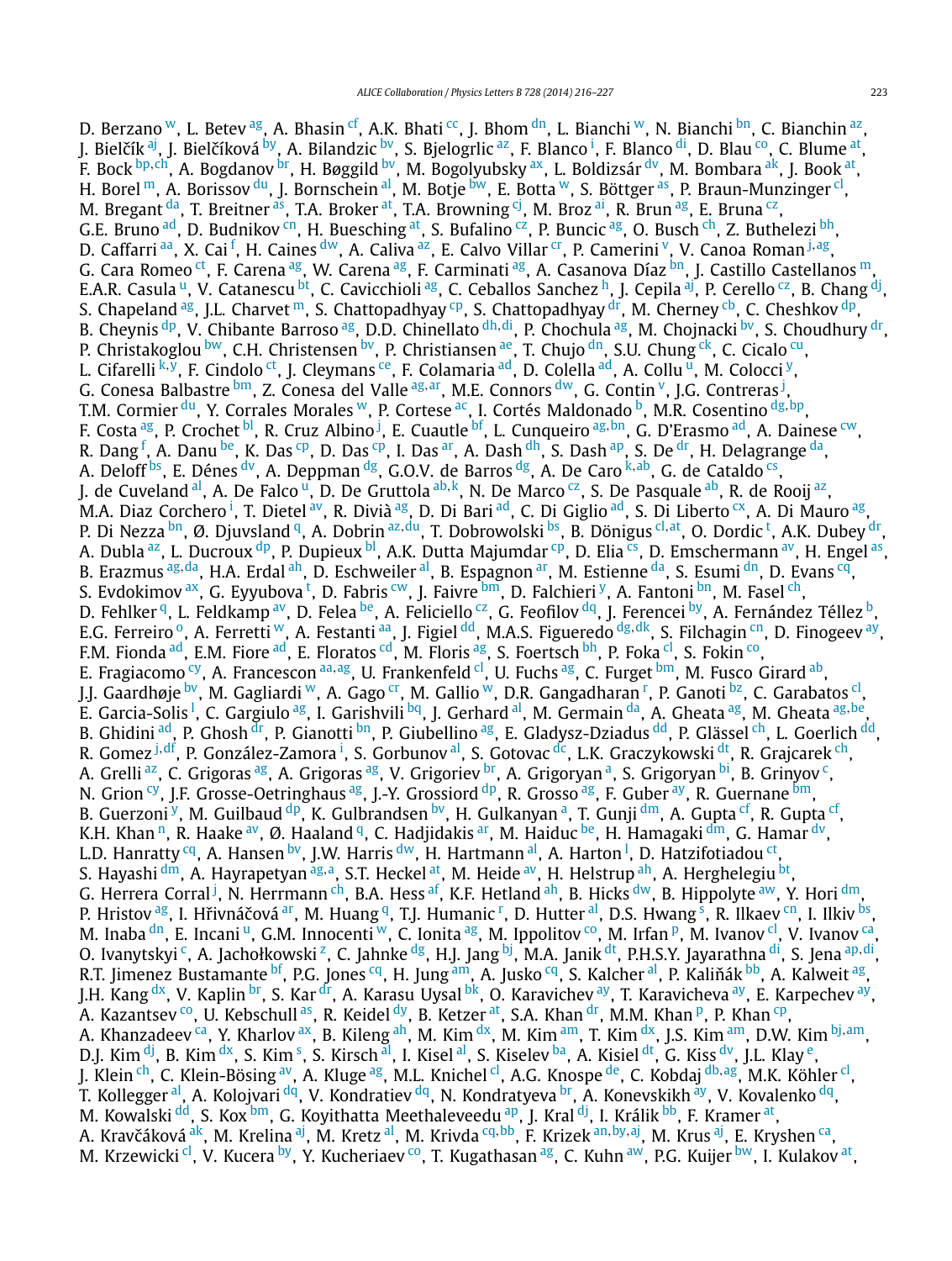J. Kumar <sup>ap</sup>, P. Kurashvili <sup>bs</sup>, A. Kurepin <sup>ay</sup>, A.B. Kurepin <sup>ay</sup>, A. Kuryakin <sup>cn</sup>, S. Kushpil <sup>[by](#page-10-0)</sup>, V. Kushpil <sup>by</sup>, M.J. Kweon <sup>ch</sup>, Y. Kwon <sup>dx</sup>, P. Ladrón de Guevara <sup>[bf](#page-10-0)</sup>, C. Lagana Fernandes <sup>dg</sup>, I. Lakomov <sup>ar</sup>, R. Langoy <sup>[ds](#page-10-0)</sup> C. Lara <sup>as</sup>, A. Lardeux <sup>da</sup>, A. Lattuca <sup>w</sup>, S.L. La Pointe <sup>az</sup>, P. La Rocca <sup>z</sup>, R. Lea <sup>v</sup>, M. Lechman <sup>ag</sup>, S.C. Lee <sup>am</sup>, G.R. Lee <sup>cq</sup>, I. Legrand <sup>ag</sup>, J. Lehnert <sup>at</sup>, R.C. Lemmon <sup>bx</sup>, M. Lenhardt <sup>cl</sup>, V. Lenti <sup>cs</sup>, M. Leoncino <sup>w</sup>, I. León Monzón<sup> df</sup>, P. Lévai <sup>dv</sup>, S. Li <sup>[bl](#page-10-0),[f](#page-9-0)</sup>, J. Lien <sup>[ds](#page-10-0),q</sup>, R. Lie[t](#page-9-0)ava <sup>cq</sup>, S. Lindal <sup>t</sup>, V. Lindenstruth <sup>al</sup>, C. Lippmann <sup>cl</sup>, M.A. Lisa <sup>[r](#page-9-0)</sup>, H.M. Ljunggren <sup>ae</sup>, D.F. Lodato <sup>[az](#page-10-0)</sup>, P.I. Loenne <sup>q</sup>, V.R. Loggins <sup>du</sup>, V. Loginov <sup>br</sup>, D. Lohner <sup>ch</sup>, C. Loizides <sup>bp</sup>, X. Lopez <sup>bl</sup>, E. López Torres <sup>h</sup>, G. Løvhøiden <sup>[t](#page-9-0)</sup>, X.-G. Lu <sup>ch</sup>, P. Luettig <sup>at</sup>, M. Lunardon <sup>[aa](#page-9-0)</sup>, J. Luo <sup>[f](#page-9-0)</sup>, G. Luparello <sup>az</sup>, C. Luzzi <sup>ag</sup>, P.M. Jacobs <sup>bp</sup>, R. Ma <sup>dw</sup>, A. Maevsk[ay](#page-10-0)a <sup>ay</sup>, M. Mager <sup>ag</sup>, D.P. Mahapatra <sup>bd</sup>, A. Maire [ch,](#page-10-0) M. Malaev <sup>ca</sup>, I. Maldonado Cervantes [bf,](#page-10-0) L. Malinina [bi](#page-10-0), [1,](#page-11-0) D. Mal'Kevich <sup>ba</sup>, P. Malzacher <sup>cl</sup>, A. Mamonov <sup>cn</sup>, L. Manceau <sup>cz</sup>, V. Manko <sup>co</sup>, F. Manso <sup>bl</sup>, V. Manzari <sup>[cs](#page-10-0),ag</sup>, M. Marchisone <sup>[bl](#page-10-0),w</sup>, J. Mareš <sup>bc</sup>, G.V. Margagliotti <sup>v</sup>, A. Margotti <sup>ct</sup>, A. Marín <sup>cl</sup>, C. Markert <sup>[de](#page-10-0),ag</sup>, M. Marquard [at,](#page-9-0) I. Martashvili [dl,](#page-10-0) N.A. Martin [cl,](#page-10-0) P. Martinengo [ag,](#page-9-0) M.I. Martínez [b,](#page-9-0) G. Martínez García [da,](#page-10-0) J. Martin Blanco <sup>da</sup>, Y. Martynov<sup>c</sup>, A. Mas <sup>da</sup>, S. Masciocchi <sup>cl</sup>, M. Masera <sup>w</sup>, A. Masoni <sup>cu</sup>, L. Massacrier <sup>da</sup>, A. Mastroserio <sup>ad</sup>, A. Matyja <sup>[dd](#page-10-0)</sup>, J. Mazer <sup>[dl](#page-10-0)</sup>, R. Mazumder <sup>aq</sup>, M.A. Mazzoni <sup>cx</sup>, F. Meddi <sup>x</sup>, A. Menchaca-Rocha [bg,](#page-10-0) J. Mercado Pérez [ch](#page-10-0), M. Meres [ai,](#page-9-0) Y. Miake [dn,](#page-10-0) K. Mikhaylov [bi](#page-10-0)*,*[ba,](#page-10-0) L. Milano [ag](#page-9-0)*,*[w,](#page-9-0) J. Milosevic <sup>[t](#page-9-0), 2</sup>, A. Mischke <sup>az</sup>, A.N. Mishra <sup>aq</sup>, D. Miskowiec <sup>cl</sup>, C.M. Mitu <sup>be</sup>, J. Mlynarz <sup>du</sup>, B. Mohanty <sup>[dr](#page-10-0), bu</sup>, L. Molnar <sup>[aw](#page-10-0),dv</sup>, L. Montaño Zetina <sup>[j](#page-9-0)</sup>, M. Monteno <sup>cz</sup>, E. Montes <sup>[i](#page-9-0)</sup>, M. Morando <sup>aa</sup>, D.A. Moreira De Godoy <sup>dg</sup>, S. Moretto [aa,](#page-9-0) A. Morreale [dj,](#page-10-0) A. Morsch [ag,](#page-9-0) V. Muccifora [bn,](#page-10-0) E. Mudnic [dc,](#page-10-0) S. Muhuri [dr,](#page-10-0) M. Mukherjee dr, H. Müller <sup>ag</sup>, M.G. Munhoz <sup>dg</sup>, S. Murray <sup>bh</sup>, L. Musa <sup>ag</sup>, B.K. Nandi <sup>ap</sup>, R. Nania <sup>ct</sup>, E. Nappi <sup>cs</sup>, C. Nattrass <sup>dl</sup>, T.K. Nayak <sup>dr</sup>, S. Nazarenko <sup>cn</sup>, A. Nedosekin <sup>ba</sup>, M. Nicassio <sup>[cl](#page-10-0),ad</sup>, M. Niculescu <sup>[ag](#page-9-0), [be](#page-10-0)</sup>, B.S. Nielsen <sup>bv</sup>, S. Nikolaev <sup>co</sup>, S. Nikulin <sup>co</sup>, V. Nikulin <sup>[ca](#page-10-0)</sup>, B.S. Nilsen <sup>cb</sup>, M.S. Nilsson <sup>[t](#page-9-0)</sup>, F. Noferini <sup>[k](#page-9-0),ct</sup>, P. Nomokonov <sup>bi</sup>, G. Nooren <sup>az</sup>, A. Nyanin<sup>co</sup>, A. Nyatha <sup>ap</sup>, J. Nystrand <sup>q</sup>, H. Oes[ch](#page-10-0)ler <sup>ch,au</sup>, S.K. Oh <sup>[am](#page-9-0), 3</sup>, S. Oh <sup>dw</sup>, L. Olah <sup>dv</sup>, J. Oleniacz <sup>dt</sup>, A.C. Oliveira Da Silva <sup>dg</sup>, J. Onderwaater <sup>cl</sup>, C. Oppedisano <sup>cz</sup>, A. Ortiz Velasquez <sup>ae</sup>, A. Oskarsson [ae,](#page-9-0) J. Otwinowski [cl](#page-10-0), K. Oyama [ch,](#page-10-0) Y. Pa[ch](#page-10-0)mayer ch, M. Pachr [aj](#page-9-0), P. Pagano [ab,](#page-9-0) G. Paić [bf,](#page-10-0) F. Painke <sup>al</sup>, C. Pajares <sup>[o](#page-9-0)</sup>, S.K. Pal <sup>dr</sup>, A. Palaha <sup>cq</sup>, A. Palmeri <sup>cv</sup>, V. Papikyan <sup>a</sup>, G.S. Pappalardo <sup>cv</sup>, W.J. Park <sup>cl</sup>, A. Passfeld <sup>[av](#page-10-0)</sup>, D.I. Patalakha <sup>ax</sup>, V. Paticchio <sup>cs</sup>, B. Paul <sup>cp</sup>, T. Pawlak <sup>[dt](#page-10-0)</sup>, T. Peitzmann <sup>az</sup>, H. Pereira Da Costa<sup>m</sup>, E. Pereira De Oliveira Filho <sup>dg</sup>, D. Peresunko<sup>co</sup>, C.E. Pérez Lara [bw,](#page-10-0) D. Perrino <sup>ad</sup>, W. Peryt <sup>[dt](#page-10-0), 4</sup>, A. Pesci <sup>ct</sup>, Y. Pestov <sup>d</sup>, V. Petráček [aj](#page-9-0), M. Petran [aj,](#page-9-0) M. Petris <sup>bt</sup>, P. Petrov <sup>cq</sup>, M. Petrovici <sup>bt</sup>, C. Petta <sup>z</sup>, S. Piano <sup>cy</sup>, M. Pikna <sup>ai</sup>, P. Pillot <sup>da</sup>, O. Pinazza <sup>[ct](#page-10-0),ag</sup>, L. Pinsky <sup>di</sup>, N. Pitz <sup>at</sup>, D.B. Piyarathna <sup>di</sup>, M. Planinic <sup>[do](#page-10-0),cm</sup>, M. Płoskoń <sup>[bp](#page-10-0)</sup>, J. Pluta <sup>[dt](#page-10-0)</sup>, S. Pochybova <sup>dv</sup>, P.L.M. Podesta-Lerma <sup>df</sup>, M.G. Poghosyan <sup>ag</sup>, B. Polichtchouk [ax,](#page-10-0) A. Pop [bt,](#page-10-0) S. Porteboeuf-Houssais [bl,](#page-10-0) V. Pospíšil [aj](#page-9-0), B. Potukuchi [cf,](#page-10-0) S.K. Prasad [du,](#page-10-0) R. Preghenella <sup>[k](#page-9-0),ct</sup>, F. Prino <sup>cz</sup>, C.A. Pruneau [du,](#page-10-0) I. Pshenichnov [ay](#page-10-0), G. Puddu [u,](#page-9-0) V. Punin [cn,](#page-10-0) J. Putschke du, H. Qvigs[t](#page-9-0)ad <sup>t</sup>, A. R[ac](#page-9-0)hevski <sup>cy</sup>, A. Rademakers <sup>ag</sup>, J. Rak <sup>dj</sup>, A. Rakotozafindrabe <sup>m</sup>, L. Ramello <sup>ac</sup>, S. Raniwala <sup>cg</sup>, R. Raniwala <sup>cg</sup>, S.S. Räsänen <sup>an</sup>, B.T. Rascanu <sup>at</sup>, D. Rathee <sup>cc</sup>, W. Rauch <sup>ag</sup>, A.W. Rauf <sup>n</sup>, V. Razazi <sup>u</sup>, K.F. Read <sup>dl</sup>, J.S. Real <sup>bm</sup>, K. Redlich <sup>[bs](#page-10-0),5</sup>, R.J. Reed <sup>[dw](#page-11-0)</sup>, A. Rehman <sup>q</sup>, P. Reichelt <sup>at</sup>, M. Reicher <sup>az</sup>, F. Reidt<sup>[ag](#page-9-0),ch</sup>, R. Renfordt<sup>at</sup>, A.R. Reolon [bn,](#page-10-0) A. Reshetin [ay,](#page-10-0) F. Rettig [al,](#page-9-0) J.-P. Revol [ag,](#page-9-0) K. Reygers <sup>ch</sup>, L. Riccati <sup>[cz](#page-10-0)</sup>, R.A. Ricci <sup>bo</sup>, T. Richert <sup>[ae](#page-9-0)</sup>, M. Rich[t](#page-9-0)er <sup>t</sup>, P. Riedler <sup>[ag](#page-9-0)</sup>, W. Riegler <sup>ag</sup>, F. Riggi <sup>z</sup>, A. Rivetti <sup>cz</sup>, M. Rodríguez Cahuantzi <sup>b</sup>, A. Rodriguez Manso <sup>bw</sup>, K. Røed <sup>[q](#page-9-0), [t](#page-9-0)</sup>, E. Rogochaya <sup>bi</sup>, S. Rohni <sup>cf</sup>, D. Rohr <sup>al</sup>, D. Röhrich <sup>q</sup>, R. Romita [bx](#page-10-0), [cl](#page-10-0), F. Ronchetti [bn,](#page-10-0) P. Rosnet [bl,](#page-10-0) S. Rossegger <sup>[ag](#page-9-0)</sup>, A. Rossi <sup>ag</sup>, P. Roy <sup>cp</sup>, C. Roy <sup>aw</sup>, A.J. Rub[i](#page-9-0)o Montero <sup>i</sup>, R. Rui <sup>v</sup>, R. Russo <sup>w</sup>, E. Ryabinkin <sup>co</sup>, A. Rybicki <sup>dd</sup>, S. Sadovsky <sup>ax</sup>, K. Šafařík <sup>ag</sup>, R. Sahoo <sup>aq</sup>, P.K. Sahu <sup>bd</sup>, J. Saini <sup>[dr](#page-10-0)</sup>, H. Sakaguchi <sup>ao</sup>, S. Sakai <sup>[bp](#page-10-0),bn</sup>, D. Sakata <sup>dn</sup>, C.A. Salgad[o](#page-9-0) <sup>o</sup>, J. Salzwedel <sup>[r](#page-9-0)</sup>, S. Sambyal <sup>cf</sup>, V. Samsonov <sup>ca</sup>, X. Sanchez Castro <sup>[bf](#page-10-0),aw</sup>, L. Šándor <sup>bb</sup>, A. Sandoval <sup>bg</sup>, M. Sano <sup>dn</sup>, G. Santagati<sup> z</sup>, R. Santoro <sup>[k](#page-9-0), ag</sup>, D. Sarkar <sup>dr</sup>, E. Scapparone <sup>ct</sup>, F. Scarlassara <sup>aa</sup>, R.P. Scharenberg <sup>[cj](#page-10-0)</sup>, C. Schiaua <sup>bt</sup>, R. Schicker <sup>ch</sup>, C. Schmidt <sup>[cl](#page-10-0)</sup>, H.R. Schmidt <sup>af</sup>, S. Schuchmann <sup>at</sup>, J. Schukraft <sup>ag</sup>, M. Schulc <sup>aj</sup>, T. Schuster dw, Y. Schutz <sup>[ag,](#page-9-0) da</sup>, K. Schwarz <sup>[cl](#page-10-0)</sup>, K. Schweda <sup>cl</sup>, G. Scioli <sup>[y](#page-9-0)</sup>, E. Scomparin [cz,](#page-10-0) R. Scott [dl](#page-10-0), P.A. Scott [cq,](#page-10-0) G. Segato [aa](#page-9-0), I. Selyuzhenkov [cl,](#page-10-0) J. Seo [ck](#page-10-0), S. Serci [u,](#page-9-0) E. Serradilla [i](#page-9-0)*,*[bg,](#page-10-0) A. Sevcenco [be,](#page-10-0) A. Shabetai [da,](#page-10-0) G. Shabratova [bi,](#page-10-0) R. Shahoyan [ag,](#page-9-0) S. Sharma [cf,](#page-10-0) N. Sharma [dl,](#page-10-0) K. Shigaki [ao,](#page-9-0) K. Shtejer [h,](#page-9-0) Y. Sibiriak <sup>co</sup>, S. Siddhanta <sup>cu</sup>, T. Siemiarczuk <sup>bs</sup>, D. Silvermyr <sup>bz</sup>, C. Silvestre [bm,](#page-10-0) G. Simatovic [do,](#page-10-0) R. Singaraju <sup>[dr](#page-10-0)</sup>, R. Singh <sup>cf</sup>, S. Singha <sup>dr</sup>, V. Singhal <sup>dr</sup>, B.C. Sinha <sup>dr</sup>, T. Sinha <sup>cp</sup>, B. Sitar [ai,](#page-9-0) M. Sitta <sup>ac</sup>, T.B. Skaali <sup>[t](#page-9-0)</sup>, K. Skjerdal <sup>q</sup>, R. Smakal <sup>aj</sup>, N. Smirnov <sup>dw</sup>, R.J.M. Snellings <sup>az</sup>, R. Soltz <sup>bq</sup>, M. Song <sup>dx</sup>, J. Song <sup>ck</sup>, C. Soos [ag,](#page-9-0) F. Soramel [aa,](#page-9-0) M. Spacek [aj,](#page-9-0) I. Sputowska [dd,](#page-10-0) M. Spyropoulou-Stassinaki [cd,](#page-10-0) B.K. Srivastava [cj,](#page-10-0) J. Stachel <sup>ch</sup>, I. Stan <sup>be</sup>, G. Stefanek <sup>bs</sup>, M. Steinp[r](#page-9-0)eis <sup>r</sup>, E. Stenlund <sup>ae</sup>, G. Steyn <sup>bh</sup>, J.H. Stiller <sup>ch</sup>, D. Stocco <sup>da</sup>,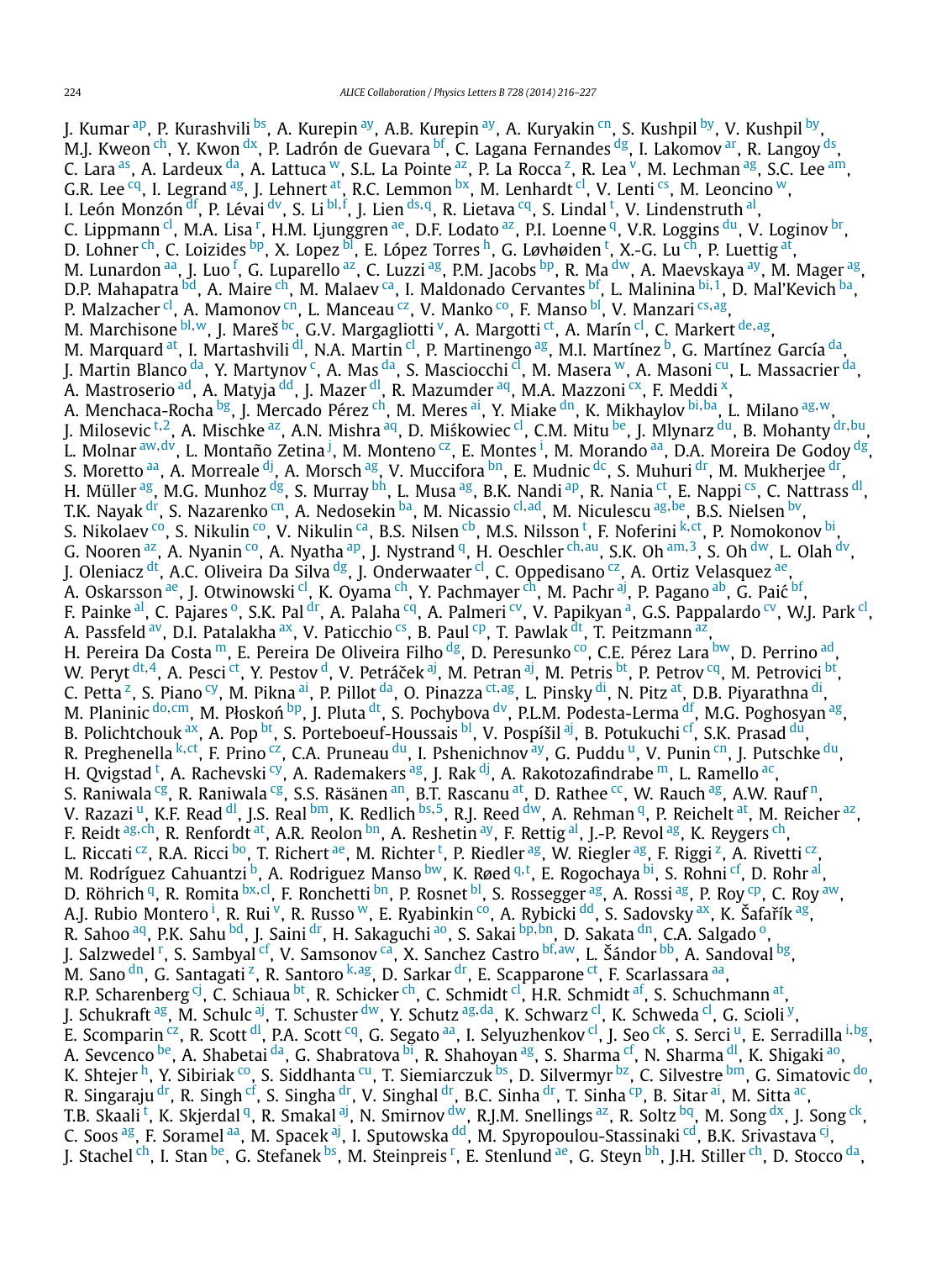<span id="page-9-0"></span>M. Stolpovskiy <sup>ax</sup>, P. Strmen ai, A.A.P. Suaide <sup>dg</sup>, M.A. Subieta Vásquez <sup>w</sup>, T. Sugitate <sup>ao</sup>, C. Suire ar, M. Suleymanov <sup>n</sup>, R. Sultanov <sup>ba</sup>, M. Šumbera <sup>by</sup>, T. Susa <sup>cm</sup>, T.J.M. Symons <sup>[bp](#page-10-0)</sup>, A. Szanto de Toledo <sup>dg</sup>, I. Szarka <sup>ai</sup>, A. Szczepankiewicz <sup>ag</sup>, M. Szymański <sup>dt</sup>, J. Takahashi <sup>dh</sup>, M.A. Tangaro <sup>ad</sup>, J.D. Tapia Takaki <sup>ar</sup>, A. Tarantola Peloni <sup>at</sup>, A. Tarazona Martinez <sup>ag</sup>, A. Tauro <sup>ag</sup>, G. Tejeda Muñoz <sup>b</sup>, A. Telesca <sup>ag</sup>, C. Terrevoli <sup>ad</sup>, A. Ter Minasyan <sup>[co](#page-10-0),br</sup>, J. Thäder <sup>cl</sup>, D. Thomas <sup>az</sup>, R. Tieulent <sup>dp</sup>, A.R. Timmins <sup>di</sup>, A. Toia <sup>cw</sup>, H. Torii <sup>dm</sup>, V. Trubnikov <sup>c</sup>, W.H. Trzaska <sup>dj</sup>, T. Tsuji <sup>dm</sup>, A. Tumkin <sup>cn</sup>, R. Turrisi <sup>cw</sup>, T.S. Tveter <sup>t</sup>, J. Ulery <sup>at</sup>, K. Ullaland <sup>q</sup>, J. Ulrich <sup>as</sup>, A. Uras <sup>dp</sup>, G.M. Urciuoli <sup>cx</sup>, G.L. Usai <sup>u</sup>, M. Vajzer <sup>by</sup>, M. Vala <sup>[bb](#page-10-0),bi</sup>, L. Valencia Palomo <sup>ar</sup>, P. Vande Vyvre <sup>ag</sup>, L. Vannucci <sup>[bo](#page-10-0)</sup>, J.W. Van Hoorne <sup>ag</sup>, M. van Leeuwen <sup>az</sup>, A. Vargas <sup>b</sup>, R. Varma <sup>ap</sup>, M. Vasileiou <sup>cd</sup>, A. Vasiliev <sup>co</sup>, V. Vechernin <sup>dq</sup>, M. Veldhoen <sup>az</sup>, M. Venaruzzo <sup>v</sup>, E. Vercellin <sup>w</sup>, S. Vergara <sup>b</sup>, R. Vernet <sup>g</sup>, M. Verweij <sup>[du](#page-10-0),az</sup>, L. Vickovic <sup>dc</sup>, G. Viesti <sup>aa</sup>, J. Viinikainen <sup>dj</sup>, Z. Vilakazi <sup>bh</sup>, O. Villalobos Baillie <sup>cq</sup>, A. Vinogradov <sup>co</sup>, L. Vinogradov <sup>dq</sup>, Y. Vinogradov <sup>cn</sup>, T. Virgili <sup>ab</sup>, Y.P. Viyogi <sup>dr</sup>, A. Vodopyanov <sup>bi</sup>, M.A. Völkl <sup>ch</sup>, S. Voloshin <sup>du</sup>, K. Voloshin <sup>ba</sup>, G. Volpe <sup>ag</sup>, B. von Haller <sup>ag</sup>, I. Vorobyev <sup>dq</sup>, D. Vranic <sup>ag, cl</sup>, J. Vrláková <sup>ak</sup>, B. Vulpescu <sup>bl</sup>, A. Vyushin <sup>cn</sup>, B. Wagner q, V. Wagner aj, J. Wagner <sup>cl</sup>, Y. Wang <sup>ch</sup>, Y. Wang <sup>f</sup>, M. Wang <sup>f</sup>, D. Watanabe <sup>dn</sup>, K. Watanabe <sup>dn</sup>, M. Weber <sup>[di](#page-10-0)</sup>, J.P. Wessels <sup>[av](#page-10-0)</sup>, U. Westerhoff <sup>av</sup>, J. Wiechula <sup>af</sup>, J. Wikne <sup>t</sup>, M. Wilde <sup>av</sup>, G. Wilk <sup>bs</sup>, J. Wilkinson <sup>ch</sup>, M.C.S. Williams <sup>ct</sup>, B. Windelband <sup>[ch](#page-10-0)</sup>, M. Winn <sup>ch</sup>, C. Xiang <sup>f</sup>, C.G. Yaldo <sup>du</sup>, Y. Yamaguchi <sup>dm</sup>, H. Yang <sup>m,az</sup>, P. Yang <sup>f</sup>, S. Yang <sup>q</sup>, S. Yano <sup>ao</sup>, S. Yasnopolskiy <sup>[co](#page-10-0)</sup>, J. Yi <sup>ck</sup>, Z. Yin <sup>f</sup>, I.-K. Yoo <sup>ck</sup>, I. Yushmanov <sup>co</sup>, V. Zaccolo <sup>bv</sup>, C. Zach <sup>aj</sup>, C. Zampolli <sup>ct</sup>, S. Zaporozhets <sup>bi</sup>, A. Zarochentsev <sup>dq</sup>, P. Závada <sup>bc</sup>, N. Zaviyalov <sup>cn</sup>, H. Zbroszczyk <sup>dt</sup>, P. Zelnicek <sup>as</sup>, I.S. Zgura <sup>be</sup>, M. Zhalov <sup>ca</sup>, F. Zhang <sup>f</sup>, Y. Zhang <sup>f</sup>, H. Zhang <sup>f</sup>, X. Zhang <sup>[bp](#page-10-0),[bl](#page-10-0),f</sup>, D. Zhou <sup>f</sup>, Y. Zhou <sup>az</sup>, F. Zhou <sup>f</sup>, X. Zhu <sup>f</sup>, J. Zhu <sup>f</sup>, J. Zhu <sup>f</sup>, H. Zhu <sup>f</sup>, A. Zichichi <sup>k,y</sup>, M.B. Zimmermann <sup>[av](#page-10-0), ag</sup>, A. Zimmermann [ch,](#page-10-0) G. Zinovjev c, Y. Zoccarato  $dp$ , M. Zynovyev c, M. Zyzak at

- <sup>a</sup> *A.I. Alikhanyan National Science Laboratory (Yerevan Physics Institute) Foundation, Yerevan, Armenia*
- <sup>b</sup> *Benemérita Universidad Autónoma de Puebla, Puebla, Mexico*
- <sup>c</sup> *Bogolyubov Institute for Theoretical Physics, Kiev, Ukraine*
- <sup>d</sup> *Budker Institute for Nuclear Physics, Novosibirsk, Russia*
- <sup>e</sup> *California Polytechnic State University, San Luis Obispo, CA, United States*
- <sup>f</sup> *Central China Normal University, Wuhan, China*
- <sup>g</sup> *Centre de Calcul de l'IN2P3, Villeurbanne, France*
- <sup>h</sup> *Centro de Aplicaciones Tecnológicas y Desarrollo Nuclear (CEADEN), Havana, Cuba*
- <sup>i</sup> *Centro de Investigaciones Energéticas Medioambientales y Tecnológicas (CIEMAT), Madrid, Spain*
- <sup>j</sup> *Centro de Investigación y de Estudios Avanzados (CINVESTAV), Mexico City and Mérida, Mexico*
- <sup>k</sup> *Centro Fermi Museo Storico della Fisica e Centro Studi e Ricerche "Enrico Fermi", Rome, Italy*
- <sup>l</sup> *Chicago State University, Chicago, United States*
- <sup>m</sup> *Commissariat à l'Energie Atomique, IRFU, Saclay, France*
- <sup>n</sup> *COMSATS Institute of Information Technology (CIIT), Islamabad, Pakistan*
- <sup>o</sup> *Departamento de Física de Partículas and IGFAE, Universidad de Santiago de Compostela, Santiago de Compostela, Spain*
- <sup>p</sup> *Department of Physics, Aligarh Muslim University, Aligarh, India*
- <sup>q</sup> *Department of Physics and Technology, University of Bergen, Bergen, Norway*
- <sup>r</sup> *Department of Physics, Ohio State University, Columbus, OH, United States*
- <sup>s</sup> *Department of Physics, Sejong University, Seoul, South Korea*
- <sup>t</sup> *Department of Physics, University of Oslo, Oslo, Norway*
- <sup>u</sup> *Dipartimento di Fisica dell'Università and Sezione INFN, Cagliari, Italy*
- <sup>v</sup> *Dipartimento di Fisica dell'Università and Sezione INFN, Trieste, Italy*
- <sup>w</sup> *Dipartimento di Fisica dell'Università and Sezione INFN, Turin, Italy*
- <sup>x</sup> *Dipartimento di Fisica dell'Università 'La Sapienza' and Sezione INFN, Rome, Italy*
- <sup>y</sup> *Dipartimento di Fisica e Astronomia dell'Università and Sezione INFN, Bologna, Italy*
- <sup>z</sup> *Dipartimento di Fisica e Astronomia dell'Università and Sezione INFN, Catania, Italy*
- aa *Dipartimento di Fisica e Astronomia dell'Università and Sezione INFN, Padova, Italy*
- ab *Dipartimento di Fisica 'E.R. Caianiello' dell'Università and Gruppo Collegato INFN, Salerno, Italy*
- ac *Dipartimento di Scienze e Innovazione Tecnologica dell'Università del Piemonte Orientale and Gruppo Collegato INFN, Alessandria, Italy*
- ad *Dipartimento Interateneo di Fisica 'M. Merlin' and Sezione INFN, Bari, Italy*
- ae *Division of Experimental High Energy Physics, University of Lund, Lund, Sweden*
- af *Eberhard Karls Universität Tübingen, Tübingen, Germany*
- ag *European Organization for Nuclear Research (CERN), Geneva, Switzerland*
- ah *Faculty of Engineering, Bergen University College, Bergen, Norway*
- ai *Faculty of Mathematics, Physics and Informatics, Comenius University, Bratislava, Slovakia*
- aj *Faculty of Nuclear Sciences and Physical Engineering, Czech Technical University in Prague, Prague, Czech Republic*
- ak *Faculty of Science, P.J. Šafárik University, Košice, Slovakia*
- al *Frankfurt Institute for Advanced Studies, Johann Wolfgang Goethe-Universität Frankfurt, Frankfurt, Germany*
- am *Gangneung-Wonju National University, Gangneung, South Korea*
- an *Helsinki Institute of Physics (HIP), Helsinki, Finland*
- ao *Hiroshima University, Hiroshima, Japan*
- ap *Indian Institute of Technology Bombay (IIT), Mumbai, India*
- aq *Indian Institute of Technology Indore (IITI), India*
- ar *Institut de Physique Nucléaire d'Orsay (IPNO), Université Paris-Sud, CNRS–IN2P3, Orsay, France*
- as *Institut für Informatik, Johann Wolfgang Goethe-Universität Frankfurt, Frankfurt, Germany*
- at *Institut für Kernphysik, Johann Wolfgang Goethe-Universität Frankfurt, Frankfurt, Germany*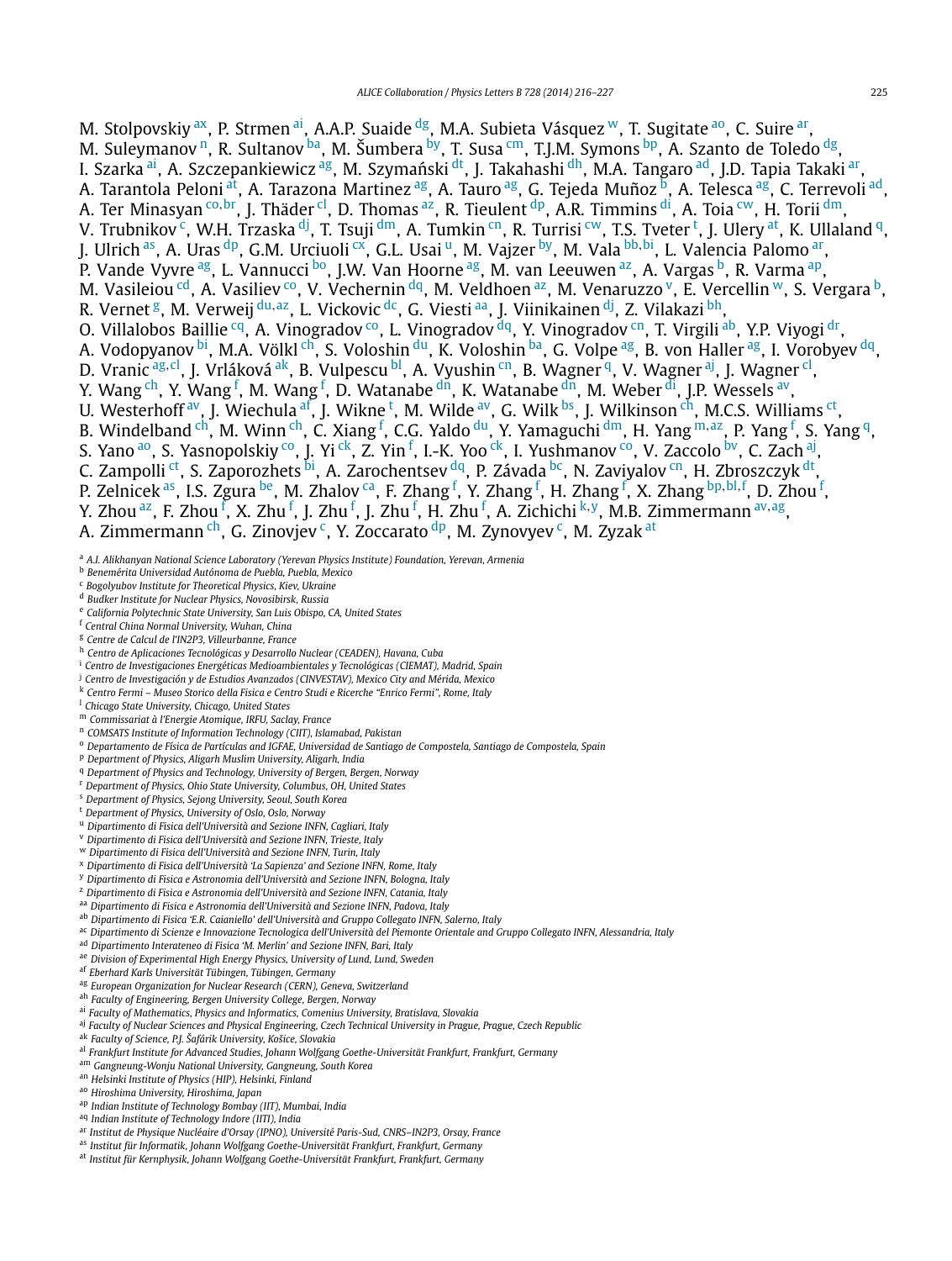- <span id="page-10-0"></span>au *Institut für Kernphysik, Technische Universität Darmstadt, Darmstadt, Germany*
- av *Institut für Kernphysik, Westfälische Wilhelms-Universität Münster, Münster, Germany*
- aw *Institut Pluridisciplinaire Hubert Curien (IPHC), Université de Strasbourg, CNRS–IN2P3, Strasbourg, France*
- ax *Institute for High Energy Physics, Protvino, Russia*
- ay *Institute for Nuclear Research, Academy of Sciences, Moscow, Russia*
- az *Institute for Subatomic Physics of Utrecht University, Utrecht, Netherlands*
- ba *Institute for Theoretical and Experimental Physics, Moscow, Russia*
- bb *Institute of Experimental Physics, Slovak Academy of Sciences, Košice, Slovakia*
- bc *Institute of Physics, Academy of Sciences of the Czech Republic, Prague, Czech Republic*
- bd *Institute of Physics, Bhubaneswar, India*
- be *Institute of Space Science (ISS), Bucharest, Romania*
- bf *Instituto de Ciencias Nucleares, Universidad Nacional Autónoma de México, Mexico City, Mexico*
- bg *Instituto de Física, Universidad Nacional Autónoma de México, Mexico City, Mexico*
- bh *iThemba LABS, National Research Foundation, Somerset West, South Africa*
- bi *Joint Institute for Nuclear Research (JINR), Dubna, Russia*
- bj *Korea Institute of Science and Technology Information, Daejeon, South Korea*
- bk *KTO Karatay University, Konya, Turkey*
- bl *Laboratoire de Physique Corpusculaire (LPC), Clermont Université, Université Blaise Pascal, CNRS–IN2P3, Clermont-Ferrand, France*
- bm *Laboratoire de Physique Subatomique et de Cosmologie (LPSC), Université Joseph Fourier, CNRS–IN2P3, Institut Polytechnique de Grenoble, Grenoble, France*
- bn *Laboratori Nazionali di Frascati, INFN, Frascati, Italy*
- bo *Laboratori Nazionali di Legnaro, INFN, Legnaro, Italy*
- bp *Lawrence Berkeley National Laboratory, Berkeley, CA, United States*
- bq *Lawrence Livermore National Laboratory, Livermore, CA, United States*
- br *Moscow Engineering Physics Institute, Moscow, Russia*
- bs *National Centre for Nuclear Studies, Warsaw, Poland*
- bt *National Institute for Physics and Nuclear Engineering, Bucharest, Romania*
- bu *National Institute of Science Education and Research, Bhubaneswar, India*
- bv *Niels Bohr Institute, University of Copenhagen, Copenhagen, Denmark*
- bw *Nikhef, National Institute for Subatomic Physics, Amsterdam, Netherlands*
- bx *Nuclear Physics Group, STFC Daresbury Laboratory, Daresbury, United Kingdom*
- by *Nuclear Physics Institute, Academy of Sciences of the Czech Republic, Rež u Prahy, Czech Republic ˇ*
- bz *Oak Ridge National Laboratory, Oak Ridge, TN, United States*
- ca *Petersburg Nuclear Physics Institute, Gatchina, Russia*
- cb *Physics Department, Creighton University, Omaha, NE, United States*
- cc *Physics Department, Panjab University, Chandigarh, India*
- cd *Physics Department, University of Athens, Athens, Greece*
- ce *Physics Department, University of Cape Town, Cape Town, South Africa*
- cf *Physics Department, University of Jammu, Jammu, India*
- cg *Physics Department, University of Rajasthan, Jaipur, India*
- ch *Physikalisches Institut, Ruprecht-Karls-Universität Heidelberg, Heidelberg, Germany*
- ci *Politecnico di Torino, Turin, Italy*
- cj *Purdue University, West Lafayette, IN, United States*
- ck *Pusan National University, Pusan, South Korea*
- cl *Research Division and ExtreMe Matter Institute EMMI, GSI Helmholtzzentrum für Schwerionenforschung, Darmstadt, Germany*
- cm *Rudjer Boškovi´c Institute, Zagreb, Croatia*
- cn *Russian Federal Nuclear Center (VNIIEF), Sarov, Russia*
- co *Russian Research Centre Kurchatov Institute, Moscow, Russia*
- cp *Saha Institute of Nuclear Physics, Kolkata, India*
- cq *School of Physics and Astronomy, University of Birmingham, Birmingham, United Kingdom*
- cr *Sección Física, Departamento de Ciencias, Pontificia Universidad Católica del Perú, Lima, Peru*
- cs *Sezione INFN, Bari, Italy*
- ct *Sezione INFN, Bologna, Italy*
- cu *Sezione INFN, Cagliari, Italy*
- cv *Sezione INFN, Catania, Italy*
- cw *Sezione INFN, Padova, Italy*
- 
- cx *Sezione INFN, Rome, Italy*
- cy *Sezione INFN, Trieste, Italy*
- cz *Sezione INFN, Turin, Italy*
- da *SUBATECH, Ecole des Mines de Nantes, Université de Nantes, CNRS–IN2P3, Nantes, France*
- db *Suranaree University of Technology, Nakhon Ratchasima, Thailand*
- dc *Technical University of Split FESB, Split, Croatia*
- dd *The Henryk Niewodniczanski Institute of Nuclear Physics, Polish Academy of Sciences, Cracow, Poland*
- de *The University of Texas at Austin, Physics Department, Austin, TX, United States*
- df *Universidad Autónoma de Sinaloa, Culiacán, Mexico*
- dg *Universidade de São Paulo (USP), São Paulo, Brazil*
- dh *Universidade Estadual de Campinas (UNICAMP), Campinas, Brazil*
- di *University of Houston, Houston, TX, United States*
- dj *University of Jyväskylä, Jyväskylä, Finland*
- dk *University of Liverpool, Liverpool, United Kingdom*
- dl *University of Tennessee, Knoxville, TN, United States*
- dm *University of Tokyo, Tokyo, Japan*
- dn *University of Tsukuba, Tsukuba, Japan*
- do *University of Zagreb, Zagreb, Croatia*
- dp *Université de Lyon, Université Lyon 1, CNRS/IN2P3, IPN-Lyon, Villeurbanne, France*
- dq *V. Fock Institute for Physics, St. Petersburg State University, St. Petersburg, Russia*
- dr *Variable Energy Cyclotron Centre, Kolkata, India*
- ds *Vestfold University College, Tonsberg, Norway*
- dt *Warsaw University of Technology, Warsaw, Poland*
- du *Wayne State University, Detroit, MI, United States*